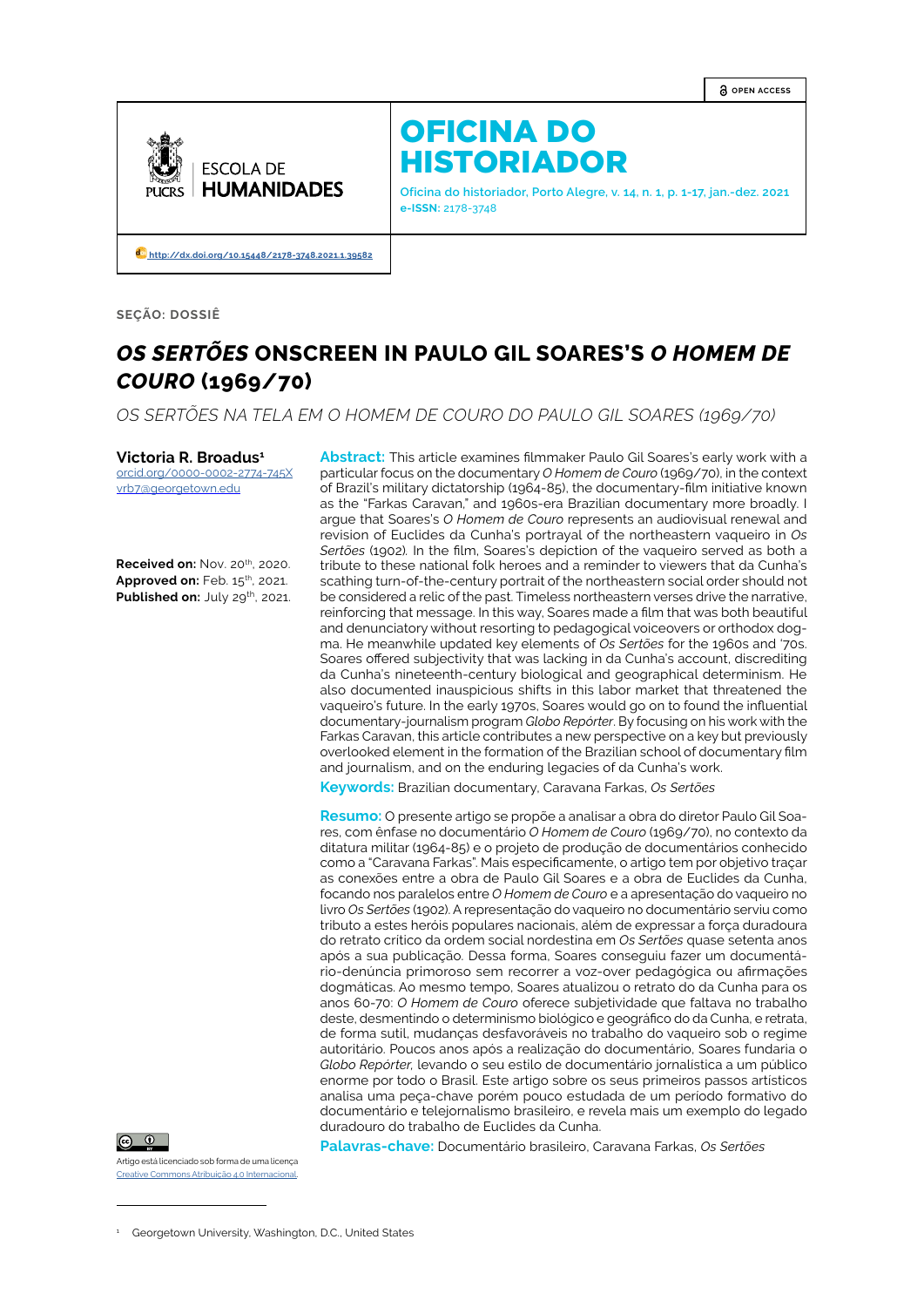## **Introduction: Documentary Film in 1960s Brazil**

The 1960s was a decade of revolutions, and a revolution in documentary filmmaking helped capture them all. The advent of both lightweight 16mm cameras and portable synchronous tape recorders allowed filmmakers for the first time to record sound and image anywhere, simultaneously, and with relative ease. The manageable equipment also allowed for smaller, more agile film crews: a few filmmakers with an idea could throw their equipment in a car and go. It was a watershed in the history of documentary filmmaking.

This technological transformation was particularly important in Brazil, a massive country with countless pockets of isolated populations that filmmakers had hardly dreamed of capturing. Thomaz Farkas (1924-2011) was best known for his photography, but he was also a central figure in the development of Brazilian documentary film. In his 1972 doctoral dissertation on the subject, he wrote of the power of documentary film in the Brazilian context: *"*In Brazil, [documentary film] takes on greater meaning…when one considers the distances, not only geographic but also cultural. How better to present these diverse cultural manifestations, connected to the specific realities of each region of the country, than through documentary film?" (FARKAS, 1972, p. 2).<sup>2</sup>

Budding Brazilian filmmakers hoped that depicting previously inaccessible corners of their nation would awaken the privileged urban elite (mostly their own milieu) to the realities of their stunningly diverse yet dramatically unequal country. As Farkas suggested, part of capturing that diversity meant documenting popular cultural practices that, for the filmmakers as well as for a foundational national literary tradition before them — turn-of-the-century writers such as Capistrano

de Abreu and Euclides da Cunha — constituted the heart of the Brazilian nation. So, in the 1960s, a band of young Brazilians who had envisioned leaving their mark as novelists, poets, playwrights or journalists turned to film as a means to get their message across and became writer-directors.

Among them was the Bahian Paulo Gil Soares (1935-2000), whose work with Farkas, specifically the documentary *O Homem de Couro*, is the focus of this article. In *O Homem de Couro,* Soares captured onscreen the northeastern vaqueiro, a Brazilian folk hero much like his counterparts across the Americas — *llaneros* of Colombia and Venezuela*,*  Peruvian *morochucos,* Mexican vaqueros and U.S. cowboys. For centuries, the vaqueiro of the Brazilian sertão was guardian of the precious stock around which an entire economy revolved, "[P]rotagonist of the greatest socioeconomic and cultural phenomenon of settlement and unification in the entire Northeast" (QUEIROZ, 2010, p. 72)*.* 3 Euclides da Cunha had paid tribute to the vaqueiro hero in *Os Sertões,* a foundational literary work for Brazil and for Soares personally. I argue here that Soares's film *O Homem de Couro* represents an audiovisual renewal and revision of da Cunha's turn-of-the-century portrayal of the vaqueiro. The film captured da Cunha's admiring gaze and denunciatory message, updated for the late 1960s.

Soares's adaptation of da Cunha shows the ways in which Brazilian documentary filmmakers both took advantage of and reaffirmed the enduring significance of such influential Brazilian works during this crucial period. In doing so, it also shows the extent to which those filmmakers carried on the tradition that Antônio Cândido called the "most characteristic and original feature of our [Brazilian] thought." In *Literatura e sociedade*  (1965)*,* Cândido wrote of early-twentieth-century intellectual interpretations of Brazil:

<sup>2</sup> Original: "No Brasil, ele [o filme documentário] adquire um significado mais amplo … quando se pensa nas distâncias, não somente geográficas mas também culturais. Como apresentar as diferentes manifestações culturais, ligadas a uma realidade específica em cada região do país, senão através do filme documentário?" A note on translations: All translations are my own except the published translations of *Os Sertões* that appear in footnotes below, which are taken from the Elizabeth Lowe translation (2010). Throughout the article, I have opted to include the English translation of Portuguese quotations in the body of the text, with the original Portuguese in a footnote, except in cases where the original Portuguese is key to identifying parallels between film and book. The latter include citations of *O Homem de Couro* and *Os Sertões,* which I have left in the original Portuguese in the body of the text, with translations in the footnotes. For some very brief phrases I have included both original and translation in the text itself.

<sup>3</sup> Original: "protagonista do maior fenômeno sociocultural-econômico de fixação e unidade em toda a região Nordeste."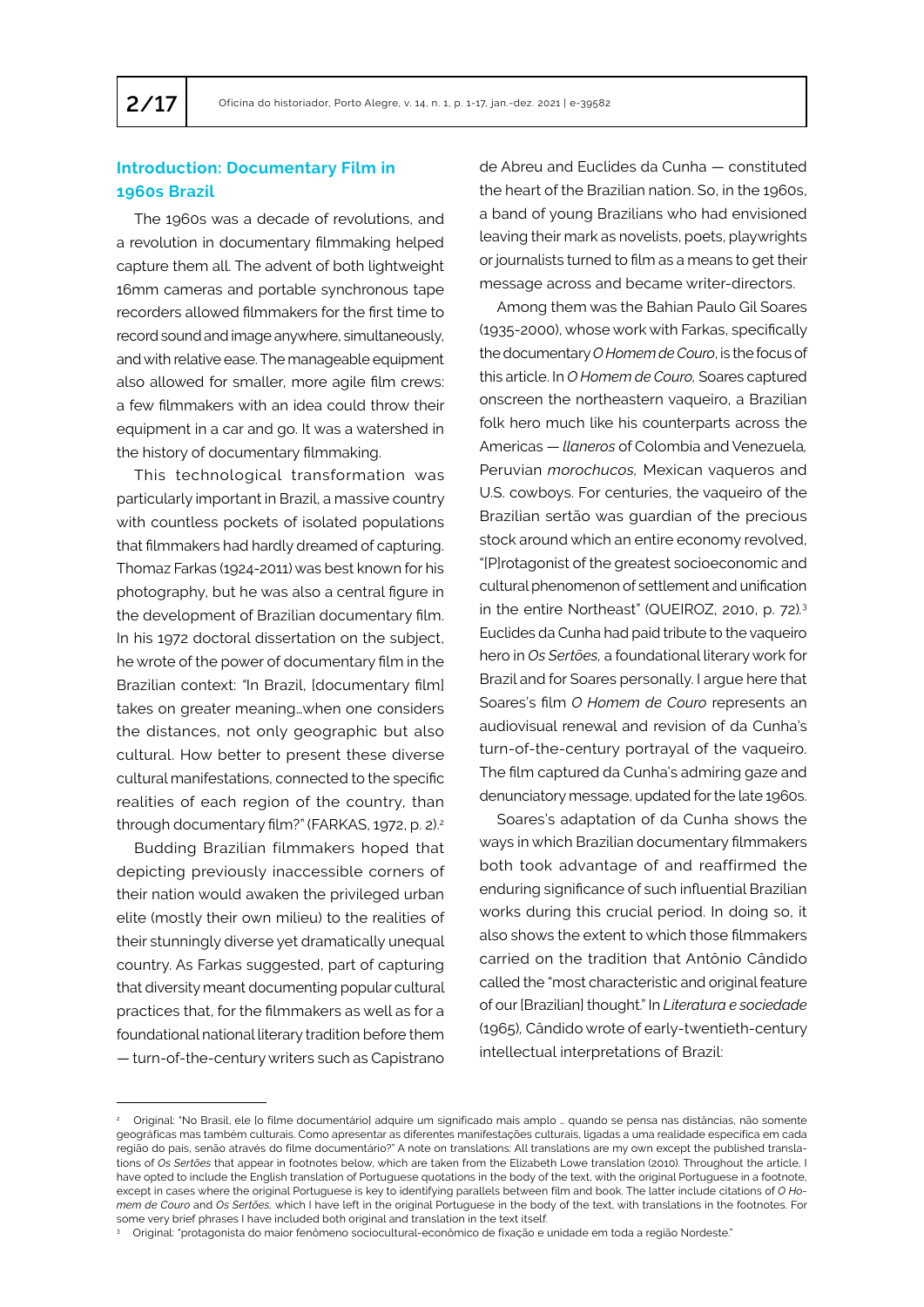The powerful magnet of literature interfered with the sociological tendency, giving birth to that mixed genre of essay, constructed in the confluence of history and economics, philosophy or art, which is a very Brazilian manner of investigating and discovering Brazil and to which we owe the not very literary *Historia da Literatura Brasileira*, by Silvio Romero, *Os Sertões*, by Euclides da Cunha, *Populações meridionais do Brasil* by Oliveira Viana, the work of Gilberto Freyre and *Raizes do Brasil* by Sérgio Buarque de Holanda. It would not be an exaggeration to say that this type of essay – which combines, with greater or lesser results, imagination and observation, science and art – constitutes the most characteristic and original feature of our thought (CÂNDIDO, 1985, p. 130).<sup>4</sup>

That "mixed genre" approach lent *Os Sertões,*  in particular, a decidedly cinematic quality. As Ilan Stavans has pointed out, the book "exhibits the features of good screen writing," with narrative points shifting like "a moving camera's eye" (STAVANS, 2010, p. xix), features that likely stood out to filmmakers. Soares's film and larger body of documentaries meanwhile exhibit just such a mixture as Cândido suggested: romantic lore, striking art, and gritty reality. History, social sciences, popular memory, and the writer-director's subjective impressions blend, just as in da Cunha's work.

By bringing da Cunha's portrait of the vaqueiro to the screen and showing that life in the sertão still largely aligned with that depiction, Soares presented a beautiful and scathing critique of national injustices without appealing to dogma or adhering to the expectations of the orthodox left.<sup>5</sup> Building on an approach taken by Humberto Mauro with films like *Aboios e cantadores* (1954), Soares denounced authoritarian modernization by documenting this remote way of life onscreen. Song and verse, rather than the standard didactic voiceover, do the work

of inserting doubt about the hero's lot in life. What's more, by evoking da Cunha, Soares reinforced the vaqueiro's stature as both a national folk hero and a symbol of the country's foundational inequities, inequities that the authoritarian regime did its best to obscure and ignore. Soares's revisions of da Cunha's account meanwhile re-examined aspects of that work that were, by the mid-twentieth century, decidedly outmoded.

One such revision was to provide subjectivity that was lacking in *Os Sertões:* the viewer gets to know individual vaqueiros in this film. We hear their stories and their work songs, *aboios* that manifest, as Medina and Medina have written, "deep and original sentiments of and about the *aboiador* (singing vaqueiro) himself, his history and the world around him" (MEDINA & MEDINA, 2017, p. 52).6 Popular verses, "mirrors of the sertão mentality," as Luiz da Câmara Cascudo wrote, meanwhile drive much of the narrative, blurring those individuals with their forebears and with the collective (CASCUDO, 1984, p. 19). This has the effect of both exalting their legendary work and revealing the persistence of cyclical injustices, linking the vaqueiros onscreen back to da Cunha's heroes. A second key revision was the emphasis on specific plights of the 1960s: most specifically, a shift from payment in kind to poorly remunerated and unregulated wage labor. The result is a documentary of unusual perceptiveness. It captures this way of life central to Brazil's northeastern backlands as a means of denouncing the values and policies promoted by the authoritarian military regime of 1964-85 and much of the urban upper classes more broadly.

<sup>4</sup> Original: "O poderoso imã da literatura interferia com a tendência sociológica, dando origem àquele gênero misto de ensaio, construído na confluência da história com economia, a filosofia ou a arte, que é uma forma bem brasileira de investigação e descoberta do Brasil e à qual devemos a pouco literária *História da literatura brasileira*, de Silvio Romero, *Os Sertões*, de Euclides da Cunha, *Populações meridionais do Brasil* de Oliveira Viana, a obra de Gilberto Freyre e as *Raízes do Brasil* de Sérgio Buarque de Holanda. Não será exagerado afirmar que esta linha de ensaio, – em que se combinam com felicidade maior ou menor a imaginação e observação, a ciência e a arte – constitui o traço mais característico e original de nosso pensamento."

<sup>5</sup> This approach contrasted with the deliberately dogmatic early films of the Centro Popular de Cultura (which Soares was a part of), such as *Cinco Vezes Favela* (1962)*,* and with the "sociological" model of documentary that Jean-Claude Bernardet identified as largely characterizing Brazilian documentary of the 1960s, using as examples films such as Leon Hirszman's *Maioria Absoluta* (1964), Geraldo Sarno's *Viramundo* (1965), and Maurice Capovilla's *Subterrâneas do Futebol --* the latter two Farkas productions. Those films' prominence in Bernardet's analysis led to a broader association between the Farkas productions and this style of documentary, in which, by Bernardet's analysis, the voice of the masses was put to use to serve the filmmaker's broader argument, generally expressed through voiceover – the "voz do saber," or voice of knowledge. The style, in turn, turned those subjects into objects of the filmmaker. *O Homem de Couro*  reveals the extent to which Soares's work, and the Farkas films more broadly, should not be generalized as that particular style of documentary. For more on this see, for example, Cury, 23-24, and Ramos, 2007.

<sup>6</sup> Original: "sentimentos profundos e originais a respeito do próprio aboiador, da sua história e do mundo que o cerca."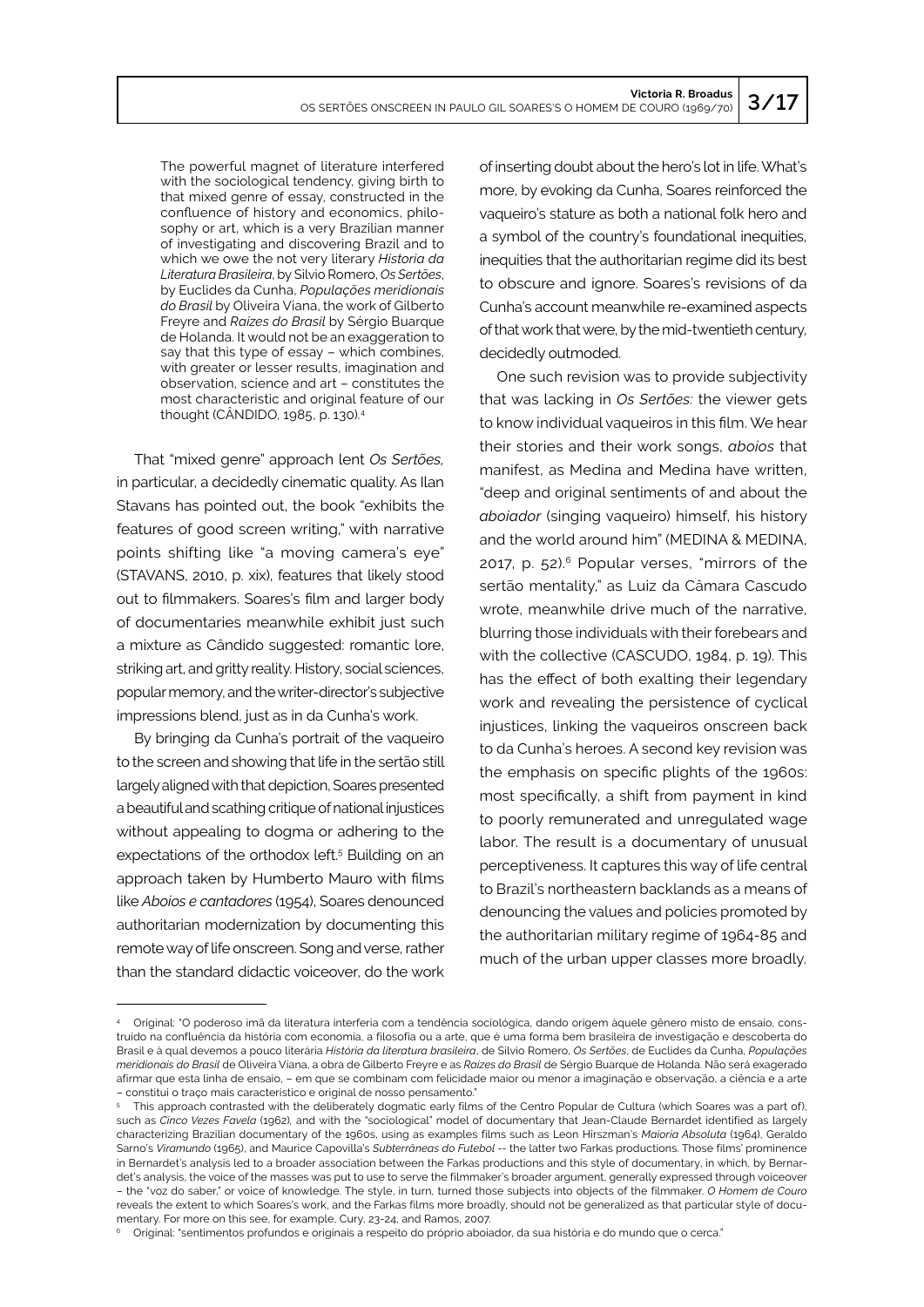Soares's films have yet to be considered in light of da Cunha's work, or much at all in their own right. That is partly due to an imbalance in the historiography of Brazilian film, which has favored analysis of feature-length box-office or art-house favorites. It is also partly due to the context in which Soares made his documentaries. Soares formed part of a group of directors whose films Thomaz Farkas produced. In 1960, Farkas, whose family had immigrated to Brazil from Hungary when he was a young boy, inherited his father's photography shop, Fotóptica, which had grown to be the largest in São Paulo, and quickly began purchasing the equipment that transformed filmmaking (LUCAS, 2012, p. 172). He was experimenting with his new Nagra tape recorder and 16mm camera in early 1964, when conservative officers ousted president João Goulart and installed themselves in power (CAPOVILLA, 2013). In the post-coup environment, Farkas offered his money, equipment, influence and inspiration to several young filmmakers who found themselves at loose ends and whose political visions matched his own (THOMAZ…, 2004).

Soares, Geraldo Sarno, and Sergio Muniz formed the core of this group of directors. Together with professors at the University of São Paulo's Instituto de Estudos Brasileiros (IEB) — Maria Isaura Pereira de Queiroz, Aderaldo Castelo, and Cavalcante Proença, among others — the group pursued a documentary-film project that would help, as Farkas put it, "lead the Brazilian people to discover their own identity" (FARKAS, 2006, p. 16).<sup>7</sup> They envisioned an audiovisual version of the *Brasiliana*  book series, published between 1931 and '95, which analyzed Brazil from diverse angles: history, politics, economics; culture, botany, geography (CURY, 2015, p. 37; SOBRINHO, 2008, p. 159). In the post-coup environment, explicitly political documentaries were out of the question (as the repression of Eduardo Coutinho's production of *Cabra marcada para morrer* had made clear), so the group focused their efforts on popular culture (THOMAZ…, 2004).

Farkas hoped the documentaries could be shown in schools. Before late 1968 and *Ato Institucional 5*, the most repressive of the military government's decrees, public schools had a budget for purchasing such materials, and many had 16mm projectors. He also hoped to cultivate a television market for such documentaries both in Brazil and abroad. (As it turned out, producers with Brazil's TV Cultura rejected the documentaries for showing "muita miséria," or too much poverty, Farkas later recalled [THOMAZ…, 2004]). Farkas and Muniz spearheaded the creation of a short-lived Documentary Film Production Department at IEB, and Farkas and Sarno got IEB approval for the project "Research and documentaries about popular culture of the Northeast," which involved IEB's co-production of the documentaries (SOBRINHO, 2008, p. 159). IEB support dissolved by 1968, however, victim of the political circumstances of the dictatorship, so Farkas fully sponsored the productions.

The filmmakers who worked with Farkas have in turn mostly been analyzed as a unified group. In 1997, a new name perhaps reinforced that historiographical trend. That year, Muniz organized a retrospective of the Farkas productions. He collected brief written commentaries from the filmmakers, including Eduardo Escorel, who made the lighthearted remark that, "Before the *Caravana Holiday* that Carlos Diegues canonized in *Bye Bye Brasil,* there was another caravan that departed from São Paulo to comb the Northeast. It was the *Caravana Farkas,* fruit of the generosity of Thomaz Farkas" (CCBB, 1997, p. 12). $8$  The name stuck, and as Escorel has pointed out, certain directors felt their individual contributions were neglected because of it (ESCOREL, 2012). Sarno in particular expressed frustration about "what the critics and publicists do with things, dismembering my films and packaging them in a disorganized fashion, 'The Farkas Caravan!,' all together, you see?" (SARNO, 2015).9 While

<sup>7</sup> Original: "levar o povo brasileiro a descobrir sua própria identidade."

<sup>&</sup>lt;sup>8</sup> Original: "Antes da Caravana Holiday que Carlos Diegues consagrou em Bye Bye Brasil, houve outra que partiu de São Paulo para esquadrinhar o Nordeste. Foi a Caravana Farkas, fruto da generosidade de Thomaz Farkas."

<sup>9</sup> Original: "quando eu vejo hoje o pessoal da crítica e na divulgação que fazem das coisas, desmembrarem os meus filmes e colocarem de maneira desorganizada. A 'Caravana Farkas!', aí junta, entendeu?"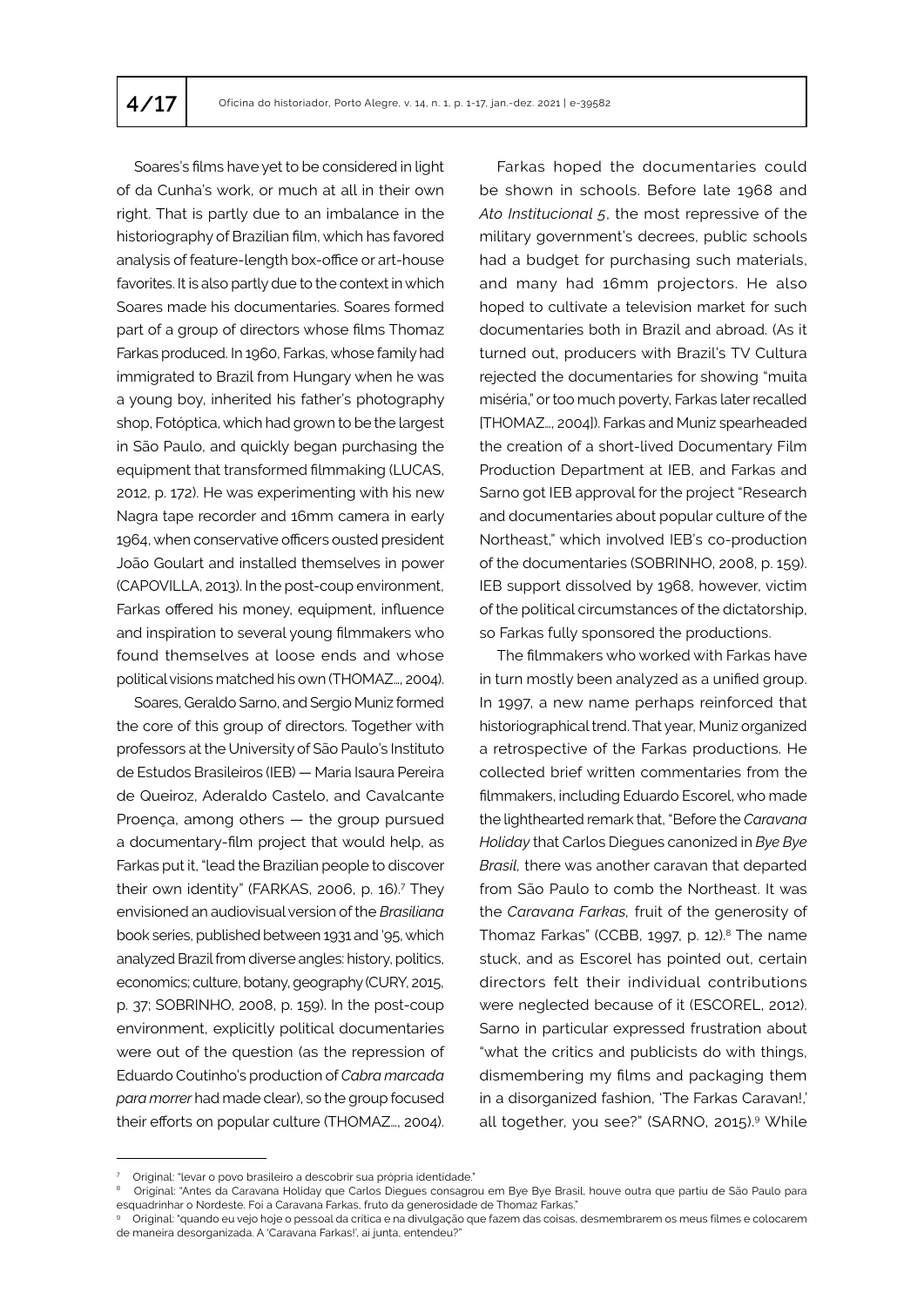this packaging of the documentarians has been analytically helpful for considering the importance of their larger project, it has distracted from the directors' individual aims and approaches. The analysis below begins to address that gap by considering Soares's connections to Canudos and *Os Sertões,* and his documentary *O Homem de Couro*. The research is based on close analysis of the film and *Os Sertões*, primary and secondary literature about Soares and the Farkas Caravan, and my conversations with Eduardo Escorel and Tom Farkas, Farkas's grandson.

## **"Fruit of Rural Bahian Customs": Paulo Gil Soares's Early Inspirations**

Soares had the pedigree to put da Cunha's heroes of the Bahian sertão onscreen*.* The director called himself the "fruit of rural Bahian customs,"<sup>10</sup> introducing himself to one reporter in 1966 as "Paulo Gil de Andrada Soares: Andrada from cattle and goat breeders from the Bahian *agreste*; Soares, from old tobacco exporters from the Vale do Paraguassu, a colonial city of the Bahian recôncavo with lots of sagas of heroic figures" (ALENCAR, 1966).<sup>11</sup> He revealed sentimental attachment to his roots in the deep northeast.

Until the early 1960s, Soares had been an aspiring writer. As a teen he wrote poetry, fiction and plays, and in high school at Salvador's Colégio Central he found friends with similar interests: Glauber Rocha, Fernando da Rocha Peres, and Calazans Neto. In the mid-1950s the group of up-and-coming Bahian writers and artists founded the now renowned literary and theater group *Jogralescas Teatralizações Poéticas* (CURY, 2015, p. 12). By 1958, Soares had published a book of poetry accompanied by Neto's woodcut prints in the style of *literatura de cordel,* regional chapbook literature whose images and verses appear throughout Soares's filmography, as well. At the University of Bahia (UFBA) in the late '50s,

Soares and Rocha also got to know Geraldo Sarno. Sarno shared Soares's and Rocha's fascination with promoting northeastern folk art*,* an interest stoked by the Italian-born architect Lina Bo Bardi, who lived in Salvador from 1958-64 and wrote an influential column in *Diário de Notícias*, where Rocha and Soares also worked as journalists (SARNO, 2006, p. 21).

In his journalistic work, Soares honed a denunciatory style reminiscent of da Cunha's. It would become a distinguishing feature of his cinematic voice (AYMORE, 1965; CURY, 2015, p. 41). And da Cunha's influence was even clearer in Soares's art: By 1961, the UFBA theater had produced his first play, "*Evangelho de Couro*" (Gospel of Leather), which depicted the last survivors of the War of Canudos (ALENCAR, 1966).

Soares said it was Rocha who convinced him to shift his energies from journalism to cinema (ALENCAR, 1966). In 1963, the pair traveled to Monte Santo, Bahia, the site of the Canudos massacre, to shoot *Deus e o Diabo na Terra do Sol* (Black God, White Devil)*,* a film about a ranch hand, Manuel, who is cheated by his landlord, kills him, and flees into the hands of a messianic figure, Sebastião, and the *cangaceiro* Corisco.12 Verses sung by a *cego cantador*<sup>13</sup> help conduct the narrative, much like in Soares's later work*.* Soares co-wrote that film, and also served as assistant director, scenographer, and costume designer. The film's deep connections to *Os Sertões* have been well analyzed, most notably by Ismail Xavier; yet because of the critical tendency to celebrate directors as the sole force behind their films, Soares's participation has received little attention. Meanwhile, in Monte Santo, Soares shot his first documentary — *Terra Triste —* about "man and the land lin the sertãol when there's not a drought." as he put it. That film appears to have never been finished (ALENCAR, 1966; CURY, 13).

Soares and Rocha shot *Deus e o Diabo* just

<sup>10</sup> Original: "fruto de costumes rurais baianos."

<sup>11</sup> Original: "Paulo Gil de Andrada Soares. Andrada de criadores de bois e cabras, na zona do agreste da Bahia; Soares, de antigos exportadores de fumo, do Vale do Paraguassu, cidade colonial do Recôncavo baiano com muita saga de gente heróica."

<sup>12</sup> Cangaceiros were rural bandits of the northeastern backlands, prominent in the 1920s and 30s, and a source of seemingly endless inspiration and fascination in Brazilian (and even international) folk art and popular imagination.

<sup>13 &</sup>quot;Cego cantador" refers to a sort of blind wandering troubadour who still performed throughout parts of the rural northeast in the 1960s and 70s.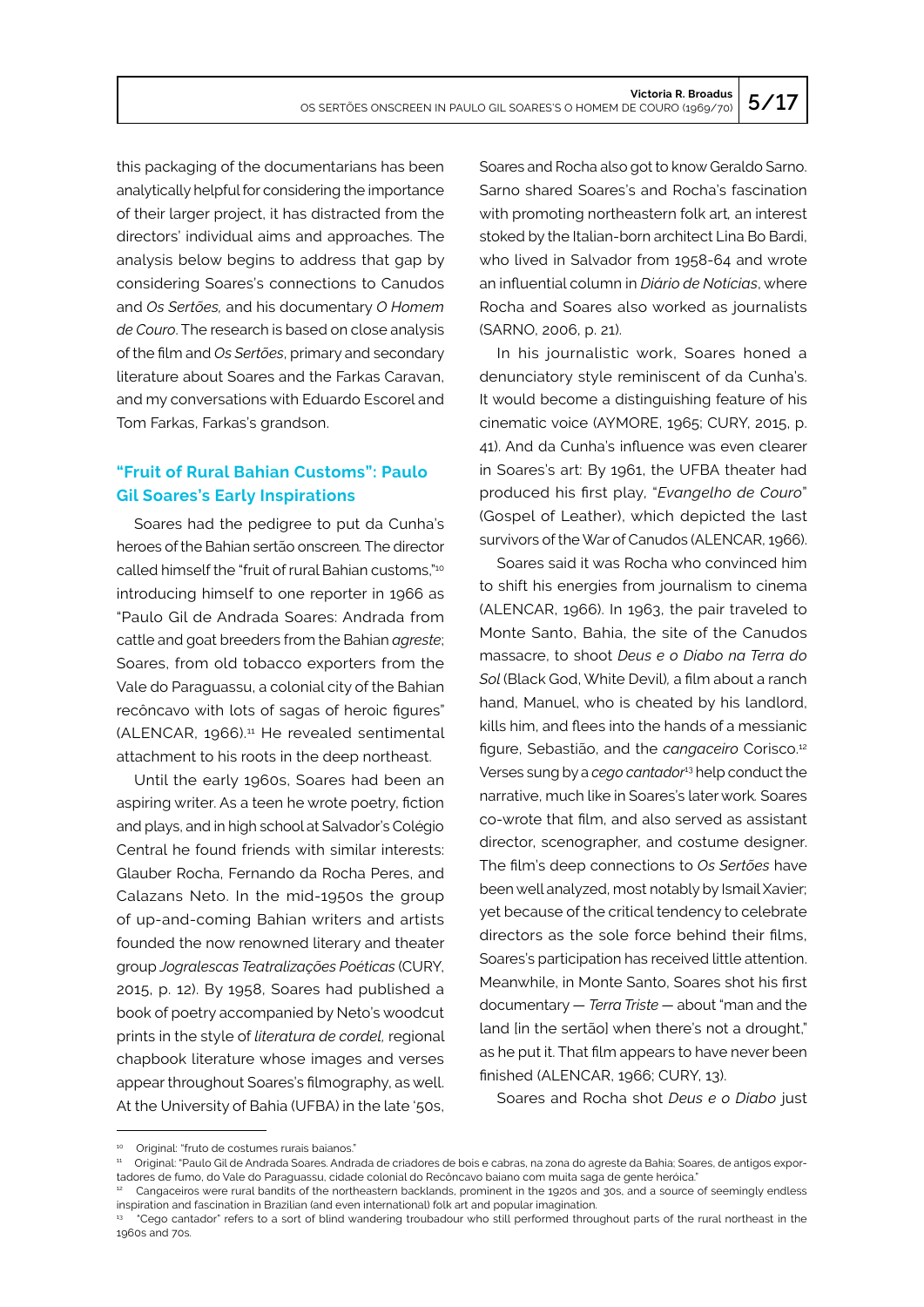before the military coup, and the film soon came to represent the pre-coup teleology affirming the inevitability of revolution in the northeast. Instead, from 31 March to 1 April 1964, the military took over, with little response from the masses who had presumably been primed for revolution. Leftists with any public presence found themselves under the threat of persecution. Seeking greater anonymity than Salvador provided, Soares left for Rio de Janeiro, following Rocha. Sarno, who had spent the previous year in Cuba studying cinema at ICAIC, left for the even greater anonymity of São Paulo (SARNO, 2015).

#### **Paulo Gil Soares and the Farkas Caravan**

In Rio, as is often the case, Soares's big break came at a *boteco,* a small neighborhood bar. Not long after the coup, Soares ran into Farkas having beers in Copacabana and pitched his idea for a documentary that would "demystify the figure of cangaçeiro*."* Soares hoped to investigate verses he had heard a family domestic worker recite when he was a boy, recounting the duel between Zé Rufino, the military police officer known as *O Matador de Cangaceiros* (the Cangaceiro Slayer), and Corisco (SOARES, 1984, p. 12; CURY, 2015, p. 29). Farkas agreed on the spot to produce the documentary. *Memória do Cangaço* (1964) was Soares's first documentary to be completed, and also the first to incorporate Benjamin Abrãhao's 1936 footage of the most notorious cangaceiro couple, Lampião and Maria Bonita.

*Mem*ó*ria do Cangaço* represents a bridge between Soares's early work – with journalism, popular poetry and plays, and with Rocha -- and his later films made with the Caravan in three keyways. Like *Deus e o Diabo*, *Mem*ó*ria do Cangaço* portrays the cangaçoas a parallel to Sebastianism. To Soares's sympathetic mind, both were practically inevitable responses to the exploitative, semifeudal way of life in the sertão. That stance is made explicit from the opening narration: "Along with religious rebellions, at the end of the last century the first groups of cangaçeiros emerged in the backlands, and they would carry out in the northeast feats of heroism and benevolence, standing up to the agrarian organizations and their most constant ally – the rural police guard."14 Soares would probe those themes more deeply in his later films with the Caravan.

Second, the film attacks pseudoscientific explanations for unrest in the northeast. Such theories infused da Cunha's turn-of-the-century work and still held sway among some scholars in 1960s Brazil. Early on in *Memória do Cangaço*, Soares asks the question that drives the film: "But what's the origin of the cangaceiros*?*" <sup>15</sup> The film cuts to an interview with Dr. Estácio de Lima, then professor of medicine at the University of Bahia and director of its Museum of Anthropology, where the heads of the most famous cangaceiros are later shown on display. Lima offers an explanation that sounds lifted from a turn-of-the-century textbook. Geographical and climatological features contributed, he says, but the central cause of the cangaço was the endocrinology and "morphology" of the sertanejo himself. Certain glands predisposed the cangaceiro to rebel, the aging white professor informs with easy confidence from his office chair. (These included, by Lima's account, the thyroid and the testicles). What's more, fat men would never have entered the cangaço*,* because they "love life"; thin, wiry men, resentful by nature, were especially prone.

Soares proceeds to expose the absurdity of the professor's claims. "Let's hear from one of those men,"16 he says, and appears on screen speaking with the vaqueiro Gregório, whom we might consider a real-life representation of the desperate Manuel in *Deus e o Diabo.* Soares interviews Gregório astride his horse as the latter presumably prepares to go out to the campo, a scene that prefigures a key scene in *O Homem de Couro.* There is no gallantry, however, in this film's portrayal of the vaqueiro. Gregório offers laconic,

<sup>14</sup> Original: "Além das rebeliões de caráter religioso, com o fim do século passado surgiram no interior os primeiros grupos de cangaçeiros, que viriam construir no nordeste gestas de heroísmo e bondade, enfrentando as organizações agrárias e sua aliada mais constante — a volante policial."

<sup>15</sup> Original: "Mas qual a origem dos cangaceiros?"

<sup>16</sup> Original: "Ouçamos um desses homens."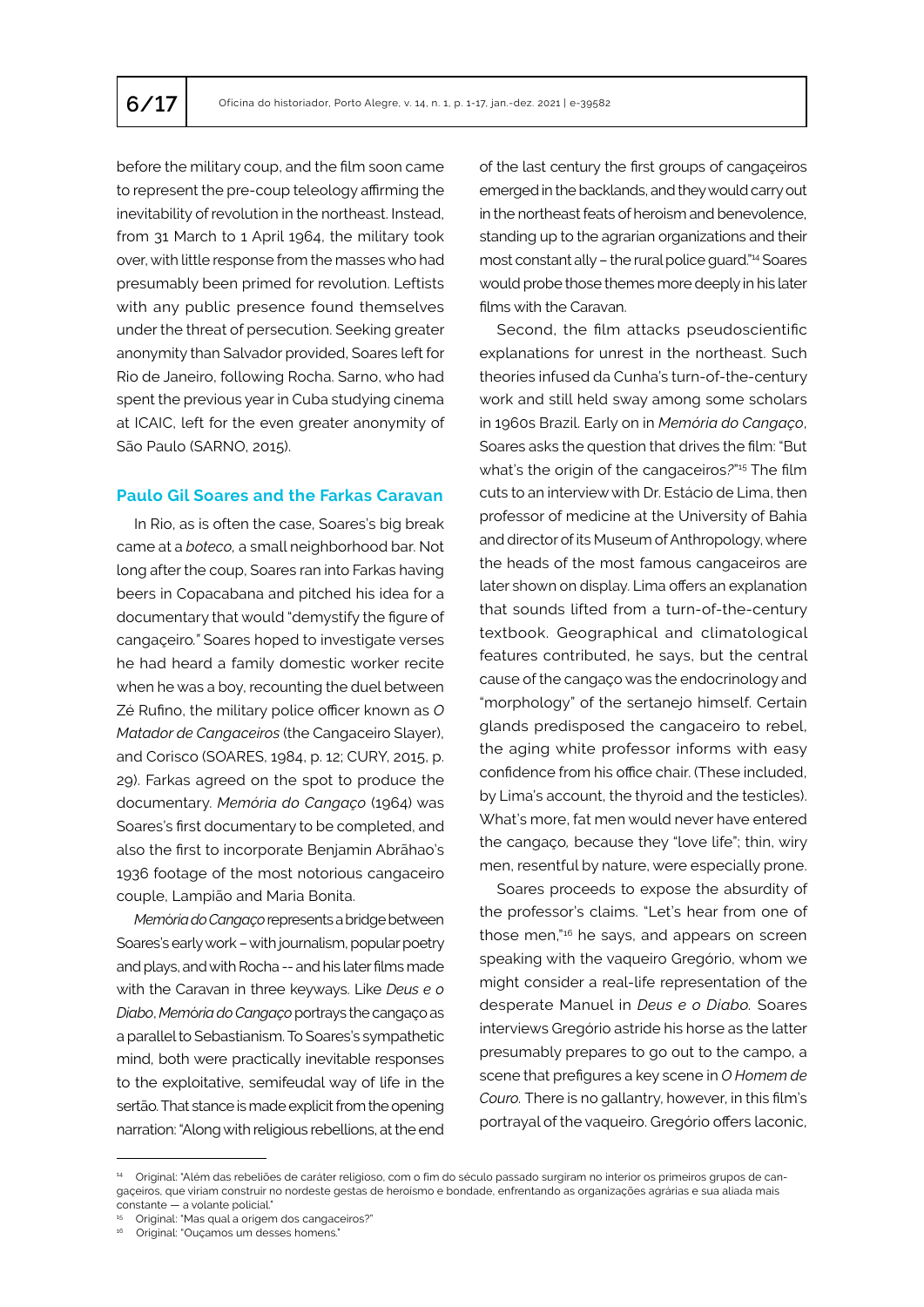tragic answers to the filmmaker's questions: He's been a vaqueiro for twenty years; no, the cattle aren't his; no, he doesn't earn money (only "*se tiver sorte,*" if I'm lucky, he says); …no, he cannot read or write; no, there are no schools in the region; no, there are no hospitals in the region; no, he's not married, he's widowed; yes, his late wife took medicine -- some dubious popular remedy like those peddled at the local *feiras*. Where Estácio de Lima, like da Cunha, offered pseudoscientific explanations and generalizations, Soares highlights these dire circumstances, so distant from the day-to-day life of the urban middle class.

The introduction of Gregório as "one of those men" reveals a third key feature that prefigures Farkas's later films, including *O Homem de Couro:* a blurring of past and present (CURY, 2015, p. 75). In theory, Estácio de Lima was talking about the early twentieth century, up through the 1930s. But Soares spliced that interview together with shots not only of Lampião and his associates, but also of the 1960s northeast and a contemporary vaqueiro, conveying the persistence of ageold injustices. As Gregório rides off, Soares's narration recalls both *Deus e o Diabo* and *Os Sertões*: "Entirely alone, the sertanejo is a man abandoned to fend for himself. Nothing remains for him but desperation and rebellion."<sup>17</sup>

Edited together with the other three shorts produced by Farkas in 1964/65 — *Subterrâneos do futebol* (Maurice Capovilla), *Nossa Escola de Samba* (Horácio Gimenez), and *Viramundo* (Geraldo Sarno) — *Memória do Cangaço* formed part of the feature-length *Brasil Verdade,* which was screened at the First International Film Festival in Rio de Janeiro in 1965. *Memória do Cangaço* won that festival's *Gaivota de Ouro* and the praise of renowned French director Jean Rouch, the pioneer of cinéma vérité who was in Rio

to participate on the festival's jury. That favorable reception further encouraged Farkas and the directors involved to continue their documentary film experiment (RAMOS, 2007, p. 29).

In 1967, when Soares was working with Rocha on *Terra em Transe* and on his own first featurelength film, *Proezas do Satanás na vila do levae-traz*, a film also set in rural Bahia and driven largely by popular verse, Farkas, Sarno, and Paulo Rufino made an exploratory trip through the northeast, returning with material for at least one documentary, *Vitalino Lampião* (RAMOS, 2007, p. 30).18 After their plan to work with IEB fell through in 1968, Farkas sponsored a larger group — Soares, Sarno, Muniz, Edgardo Pallero (executive production), Sidney Paiva Lopes (direct sound), Affonso Beato (photography), Lauro Escorel (photography), and himself — which departed in March 1968 for a two-month tour of the northeast. Together with the 1967 trip, this "second phase" of the Farkas Caravan, the phase that originally inspired that name, resulted in nineteen documentaries: seven by Soares, nine by Sarno, two by Muniz, and one by Eduardo Escorel.<sup>19</sup>

Soares's seven films revolve around the universe of work in the backlands. Most depict the *civilização do couro* (civilization of leather),<sup>20</sup> with the exception of *Erva Bruxa* (tobacco) and *Frei Damião* (pietism). Five of the seven, including *O Homem de Couro*, were shot at Fazenda Jaramataia in Taperoá, Paraíba, the town where the Paraíban playwright Ariano Suassuna, an intellectual close to the project, had spent much of his childhood and set many of his plays. (Suassuna kept a home in Taperoá, which may be why the filmmakers chose to settle in there.) In Soares's text accompanying the film *Jaramataia*, the director calls the fazenda "symbol of the rural world of the Brazilian northeast, with its remnants of old colonial fiefdoms" (SOARES,

<sup>17</sup> Original: "Inteiramente só, o sertanejo é um homem abandonado à sua própria sorte. Nada lhe resta se não a desesperança e a rebeldia." 18 Sarno recalled that this trip resulted in several other films: *Jornal do Sertão* and *Os Imaginários,* an assertion that is repeated in Sobrinho (2008)*.* However, the production credits for those films include discrepant information, including Afonso Beato as photographer, which would indicate that those came from the following road trip that brought together a larger group.

<sup>19</sup> For the division into three phases see Sobrinho, 2008. Eduardo Escorel's participation as a director was somewhat accidental, and from a separate trip around the same time. By that time, Escorel was a star editor known for his work on *Terra em Transe.* He recalled he only made *Visão de Juazeiro* because Sarno, who was committed to documenting the inauguration of the massive Padre Cícero statue in that city, was otherwise engaged at the time. See Escorel, 2012.

<sup>20</sup> Brazilian historian Capistrano de Abreu (1853-1927) referred to the sociocultural formation of the northeast as the "civilização do couro," or civilization of leather.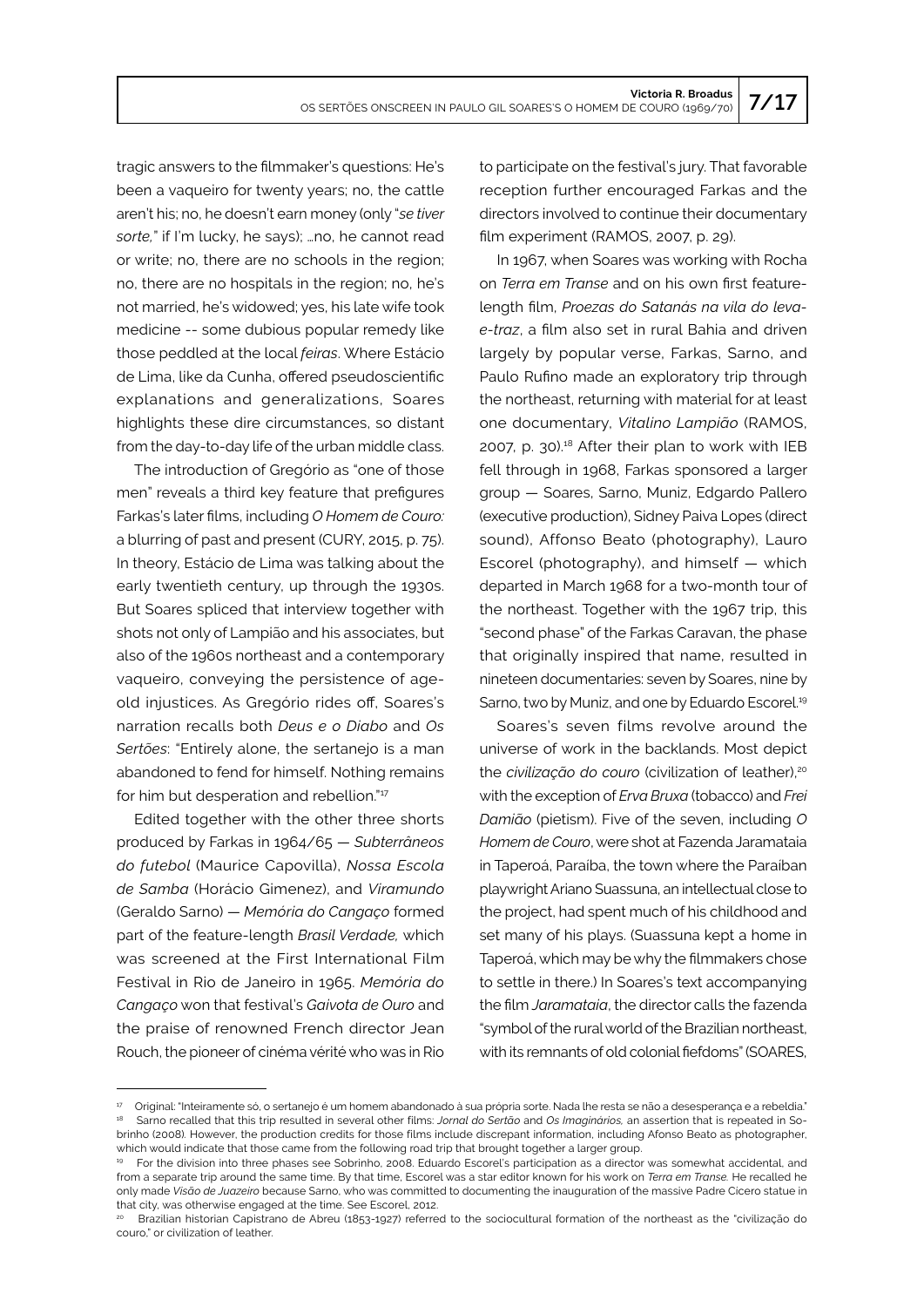1970).<sup>21</sup> The colonial government imported cattle for fazendas like this one, Soares explains, establishing across the northeastern backlands the "civilization of leather, an economy entirely dominated by cattle [*ciclo do gado*] and the utilization of their subproducts," with "regions dominated by landowners who had power of life and death over their tenants" (SOARES, 1970).<sup>22</sup>

Most of Soares's films adopt that overtly denunciatory tone toward the northeastern social order. They are filled with what Joyce Cury has called "indícios de pobreza*"* (markers of poverty) analogue to the "indícios de riqueza" that Eduardo Morettin has identified as a defining feature of early cinematic production in Brazil (CURY, 2015, p. 45). *Jaramataia* features interviews with downtrodden farmhands and vaqueiros that range from sad to pathetic. *A mão do homem* and *A morte do boi,*  shot between Jaramataia and a slaughterhouse in Feira de Santana, Bahia, show destitute laborers slaughtering cattle and tanning hides in primitive conditions, in the "most unbelievable absence of any sanitary control" (A MORTE…, 1969/70). Men walk barefoot through blood pooling around butchered oxen; children pick at carcasses, and onlookers rush to collect the blood to drink, guided by a popular notion that warm ox blood cures pulmonary diseases (A MORTE…, 1969/70).

*O Homem de Couro* strikes a remarkably different tone. The film documents in arresting detail a way of life built entirely around a revered profession that is undergoing dramatic and inauspicious changes under the authoritarian regime. But rather than using didactic voiceover or depressing scenes to probe those shifts, Soares made a monument to that vaqueiro way of life, a renewal and revision of the vaqueiro's heroic depiction in *Os Sertões* and in *literatura de cordel*, local epic verses celebrating the breathtaking feats of vaqueiros, cangaceiros, and the animals and land that completed their universe. The narrative is driven almost entirely by those northeastern

verses, connecting these 1960s-era vaqueiros to their forebears mythicized in those rhymes encapsulating centuries of Brazilian history. The film in turn celebrates the persistence of that legendary past. We see long sequences of the vaqueiros' bravura on horseback, hear about their intimacy with their work animals, and hear their work songs, *aboios* honed and passed down for generations, essential tools for their work. Yet melancholy northeastern verses that open and close the film meanwhile create a pervasive atmosphere of doubt about our hero's future in this late-1960s authoritarian context.

#### *O Homem de Couro* **(1969/70): Aristeia of a Brazilian Folk Hero**

The first thing we see as the film opens is a western-style shot of a vaqueiro, who later introduces himself as Zé Galego, standing in a wattle-and-daub shed, an enduring symbol of the sertão*.* The early morning light enhances the varying tones of matte bronze in the frame: the dried earth walls, the tanned leather accoutrements resting on rudimentary trestles, and the vaqueiro's deeply bronzed skin itself.

The opening sequence reveals the clearest connection to da Cunha's work, and the first five minutes of the film serve as a sort of thesis that is developed throughout. In the opening shot, Zé Galego stares expectantly to the side of the camera, waiting for his signal to begin getting dressed. The shot immediately evokes the disconnect between the advanced camera equipment -- and the men behind it -- and the sertanejo, the fundamental disconnect that da Cunha probed in his work. When Galego receives the sign to go ahead, the corners of his mouth twitch into the hint of a smile and he dresses for work. He glances occasionally toward the camera, as if seeking approval, as Soares describes each piece of leather armor and its purpose.<sup>23</sup>

<sup>&</sup>lt;sup>21</sup> Original: "o símbolo do mundo rural do nordeste brasileiro"; "resquícios dos antigos feudos coloniais."

<sup>22</sup> Original: "civilização do couro, uma economia inteiramente dominada pelo ciclo do gado e do aproveitamento dos seus sub-produtos, regiões dominadas pelos proprietários que tinham poder de vida e morte sobre os moradores."

<sup>23</sup> Aside from Escorel, Soares was the only director of the Farkas crew to narrate his films himself; the effect is to create a more personal connection between filmmaker, subject, and audience. See Cury, 2015, p. 64.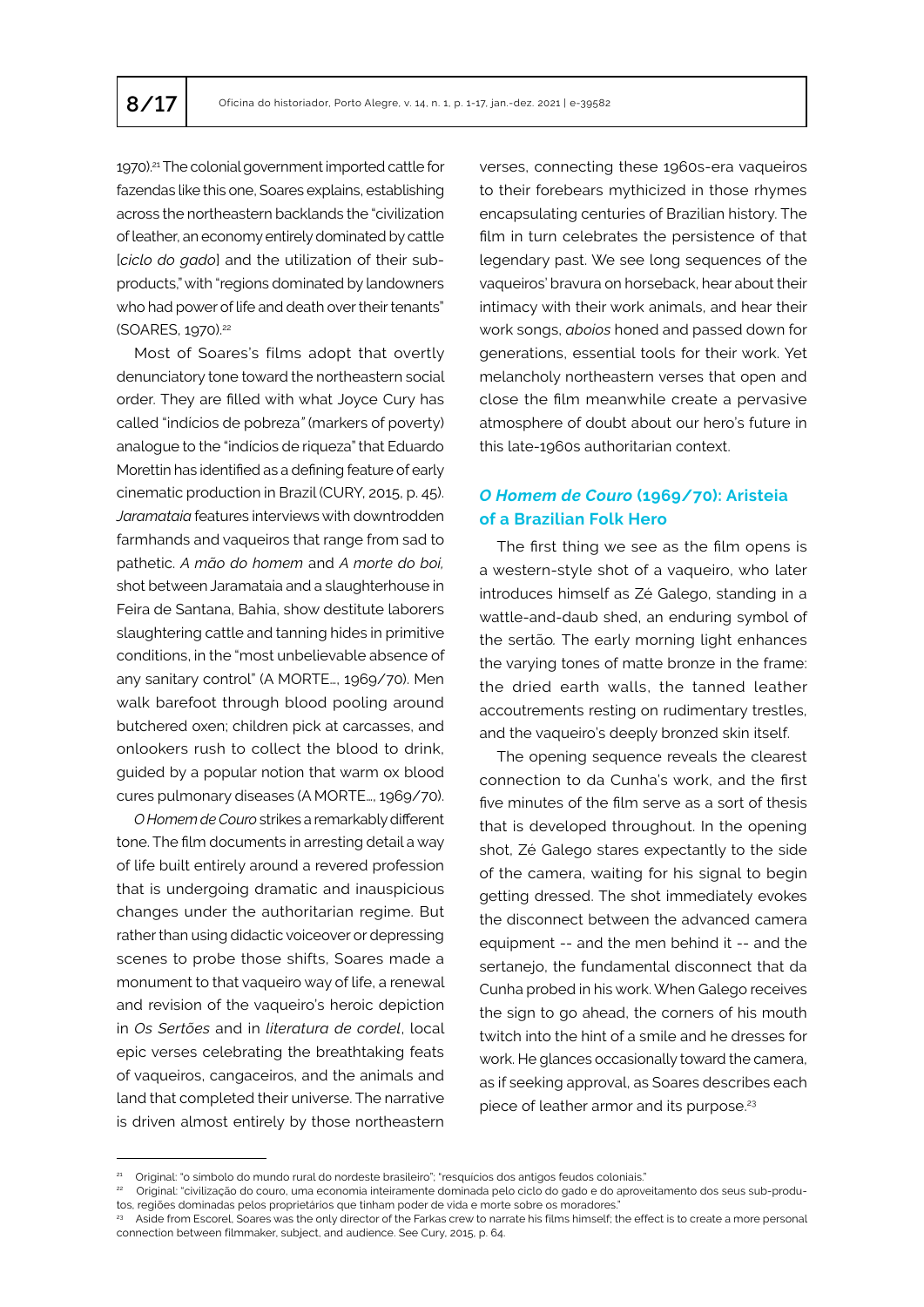Cury has described this scene as a moment of informative-pedagogical voiceover (CURY, 2015, p. 123). The narration might also, however, be considered an adapted version of da Cunha's arming scene in *Os Sertões.* In ancient epics like the *Iliad*, a work da Cunha explicitly invoked, a hero's *aristeia,* or scene of glory, always begins with an arming scene, and most often ends with the hero's death. The ill-fated hero of da Cunha's epic was the sertanejo, defender of what da Cunha called the *jagunços*' *Troia de taipa* (Troy of loam and straw), and da Cunha wrote that "todo sertanejo é vaqueiro" — every sertanejo is a vaqueiro*.* In keeping with epic convention, he included a passage that might be considered the vaqueiro's *aristeia.* In it*,* da Cunha describes the feats of the vaqueiro in his endless battle against the caatinga, and to rein in the cattle he cares for. With an acrobat's skill on the saddle, the vaqueiro breaks up stampedes and chases runaway oxen. With his *aboios* as powerful as a Greek hero's lyre, he soothes his charges and convinces them to follow his lead, a manifestation of the otherworldly connection between man, music and animal in this forgotten corner of Brazil. And with the same kind of solidarity in battle that brings glory to Homeric heroes, the vaqueiro rushes to aid his comrades when they face obstacles insurmountable for a single man (DA CUNHA, 2018, pp. 121-127).

Before all those scenes of bravura and glory, however, da Cunha arms his hero, who, he writes, "Aprestou-se, cedo, para a luta"24:

> As vestes são uma armadura. Envolto no gibão de couro curtido, de bode ou de vaqueta; apertado no colete também de couro; calçando as perneiras, de couro curtido ainda, muito justas, cosidas às pernas e subindo até as virilhas, articuladas em joelheiras de sola; e resguardados os pés e as mãos pelas luvas e guarda-pés de pele de veado -- é como a forma grosseira de um campeador medieval desgarrado em nosso tempo (DA CUNHA, 2018, p. 119).<sup>25</sup>

Unlike the glancing bronze that earns frequent mention in Homer, the armor of da Cunha's hero is dull and dusty, "de um vermelho pardo, como se fosse de bronze flexível, não tem cintilações, não rebrilha ferida pelo Sol. É fosca e poenta." It is armor fit for a "combatente de uma batalha sem vitórias…," da Cunha writes (2018, p. 119), a battle waged by heroes whose fates were determined centuries earlier, in the sixteenth-century division of *sesmarias* -- vast royal land grants soon dedicated to cattle ranching, "definadoras da feição mais durável do nosso feudalismo tacanho" (DA CUNHA, 2018, p. 107).26 Those tragic historical roots are in the foreground in Soares's *Jaramataia* and *A mão do homem.* In *O Homem de Couro*, however, they are soft-pedaled, while the scenes, faculties and moral qualities constituting the vaqueiro's aristeia in *Os Sertões* are brought to the screen. Where da Cunha presented a race (or, more accurately, a sub-race) as his hero, in Soares's film we enter the world of an individual vaqueiro. Yet it is a world still rooted in the centuries-old practices that da Cunha described.

In his text accompanying the film, Soares writes, "Não é, de resto, o vaqueiro o último cavaleiro ainda com armaduras, como se estivesse sempre pronto para antigos torneios medievais?"(SOARES, 1969/70).<sup>27</sup> And as Zé Galego dresses, we watch him transform into that epic hero. Soares's narration of each piece of "armor" as Galego dons it is starkly reminiscent of da Cunha's:

> **PGS:** Guardas, também chamado perneiras, para proteger as pernas contra os espinhos abundantes na flora da região. Os sapatos, chamados roló; e as esporas, para ativar a carreira do cavalo. Guarda-peito, ou peitoral, protege o busto contra os espinhos mais altos e eventuais pancadas no peito; gibão, protetor dos braços e das costas contra pancadas de galhos de árvores; as luvas, protegem as costas das mãos ao tempo em que deixam as palmas livres, para os trabalhos do campo.<sup>26</sup>

Prepared himself early for battle. (My translation; this line appears to have been omitted from the Lowe translation.)

<sup>&</sup>lt;sup>25</sup> "His clothing is his armor. He wears a tanned leather jacket made of goatskin or cowhide, a snug leather vest, and tight leggings with kneepads that go to his crotch. His hands and feet are protected by calfskin gloves and skin guards. He looks like a medieval knight who has wandered into the present day." See da Cunha, 2010, p. 100.

<sup>26</sup> "This armor of his, however, is of a bronze hue and does not sparkle or shine when the sun strikes it. It is dull and dusty. It clothes a defeated soldier"; "which placed the most enduring brand on our greedy feudalism." See Da Cunha, 2010, pp. 89; 100.

<sup>&</sup>lt;sup>27</sup> Isn't then the vaqueiro the last armored knight, as if he were always ready for the medieval tournaments of antiquity?

<sup>28</sup> *Guardas,* also called leggings, to protect the legs from the abundant thorns of the region's flora. The shoes, called *roló;* and the spores, to get the horse to run. Chest guard or *peitoral:* protects the bust against the highest thorns and potential blows to the chest. Doublet, protector of the arms and back against blows from branches and trees; the gloves, which protect the back of the hands at the same time as they leave the palms free for the work out on the range.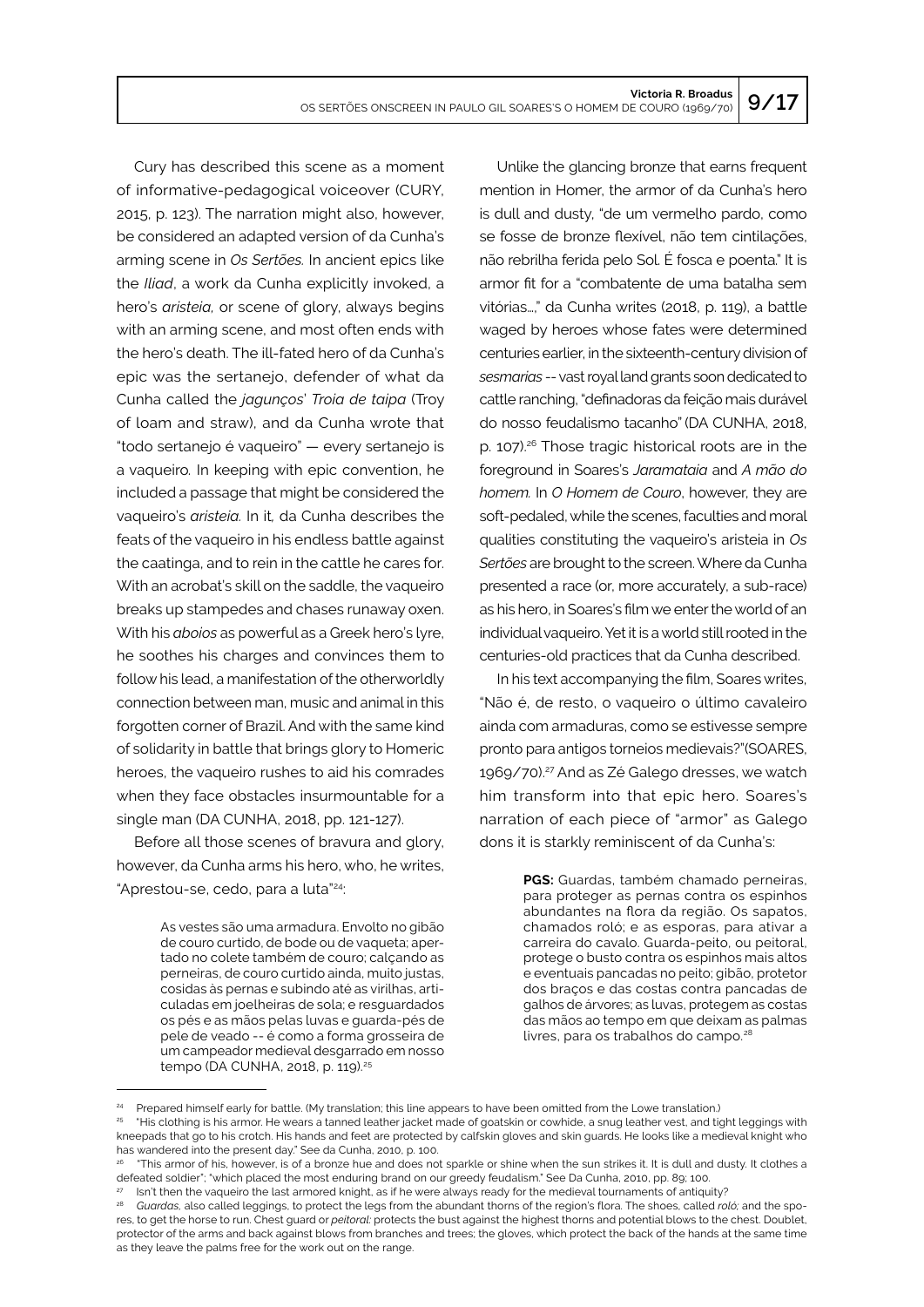In the film itself, Soares does not have to call it armor, or describe its dusty matte bronze; that is all plain to the viewer. When Zé Galego finishes dressing and turns to the camera, he is the image of da Cunha's vaqueiro warrior, with all the ambivalent connotations that come with it.

Song cultivates that ambivalence about this warrior "*de uma batalha sem vitórias*," updated for the 1960s.Soares's narration of the arming scene is interspersed with plaintive verses from the *cantador* Cego Birrão's rendition of "Despedida do Vaqueiro" (The Vaqueiro's Farewell), which begins playing as the opening credits roll. The speaker in the song, a vaqueiro defeated by drought and unlivable pay, tells his landlord he's leaving the fazenda to seek a "new profession" in the sertão*.* 29 As Zé Galego prepares for a day out in the campo, his profession's uncertain fate is evoked not through didactic voiceover or a guided interview, but through these doleful verses: Meu patrão eu vou embora/ Da seca deus me defenda/ E talvez em sua fazenda/ Eu não apareça mais*.* <sup>30</sup> These opening lines immediately introduce the viewer to central themes of the sertão: the landowner who is the *patrão* (a figure conspicuously absent from the documentary itself, as discussed below)*,* and man with God against the ravages of drought*.* 

The verses then shift to commentary on profession and income: "Talvez por causa da seca/ Ganhando pouco dinheiro/ Na profissão de vaqueiro/ Sem fortuna e sem amor."31 The lyrics suggest a change in the vaqueiro way of life that IEB sociologist Maria Isaura Pereira de Queiroz made explicit in her text accompanying the film, which might have been read or distributed at *Cineclube* showings: By mid-century, the vaqueiro's work was undergoing a transition from payment in kind -- usually one heifer for every four born to a herd that a vaqueiro cared for (the unhonored verbal contract that sparks

Manuel's rebellion in *Deus e o Diabo)* — to cash payment. Money was losing value, however, while cattle continued to grow more valuable. That meant that vaqueiros who had previously enjoyed autonomy and the opportunity to accumulate cattle and become breeders themselves were now struggling to get by on paltry pay. Yet as the film reveals, song and verse persisted as an emblem of that fading autonomy, and a key to understanding an entire way of life tied so closely to esteemed work animals:

> Mas vou pedir ao senhor/ Não venda o cavalo preto

> Enterre o esqueleto/ Quando ele morrer um dia Que é pra os restos dele/ Os carniveiros não comerem

The saddle is anthropomorphized in the verses that follow from Cego Birrão:

> Peço a vossa senhoria /para não vender a sela Que eu campeava nela/ Nas cercas de vaquejada Deixe que ela também/ Sinta saudade de mim Numa tristeza sem fim/ lá num canto abandonada Levo saudade guardada/ do seu cavalo Xexéu As luvas e o chapéu / sapato, guarda e gibão<sup>33</sup>

The verses depict a pervasive *saudade* endemic to life in the sertão, and the intimate connection it fosters not only with work animals, but also with the leather tools of the trade: saddle, gloves, hat, shoes, *guarda*, and doublet*.* The painstakingly embroidered saddles are attributed mystical qualities. All of those elements connect to what we see on-screen. As a fully armed Zé Galego turns to unlace his saddle from its support beam, Soares recites verses from northeastern *cordel* poet Luiz da Costa Pinheiro's *História do Boi Mandingueiro e o Cavalo Mistérioso:* "Esta

E os vaqueiros se esquecerem/ de quem tanto nos servia<sup>32</sup>

<sup>29</sup> The verses might be best imagined as a dictated letter to an absentee landlord: As da Cunha points out, most vaqueiros did not know their landlord personally, since most fazendeiros lived on the coast; the vaqueiros, da Cunha writes, communicated joys and disasters through letters, signed "'seu amigo e vaqueiro.'" See da Cunha, 2018, p. 123.

<sup>30</sup> My landlord, I'm departing/ May God defend me from the drought/ And perhaps on your fazenda/ I'll never show up again.

Perhaps on account of the drought/ Earning little money/ In the cowboy profession/ Without fortune and without love.

<sup>&</sup>lt;sup>32</sup> But I'm going to ask you not to sell the black horse/ To bury the skeleton when he dies one day/ To keep the carnivores from eating his remains/And the cowboys from forgetting he who served us so well.

<sup>33</sup> I ask your lordship not to sell the saddle/ As I used to ride on her in the roundups/ Let her too feel *saudades* for me/ In an endless sorrow abandoned in a corner/ I carry with me *saudade* of your horse Xexéu/ The gloves and the hat, shoes, *guarda,* and doublet.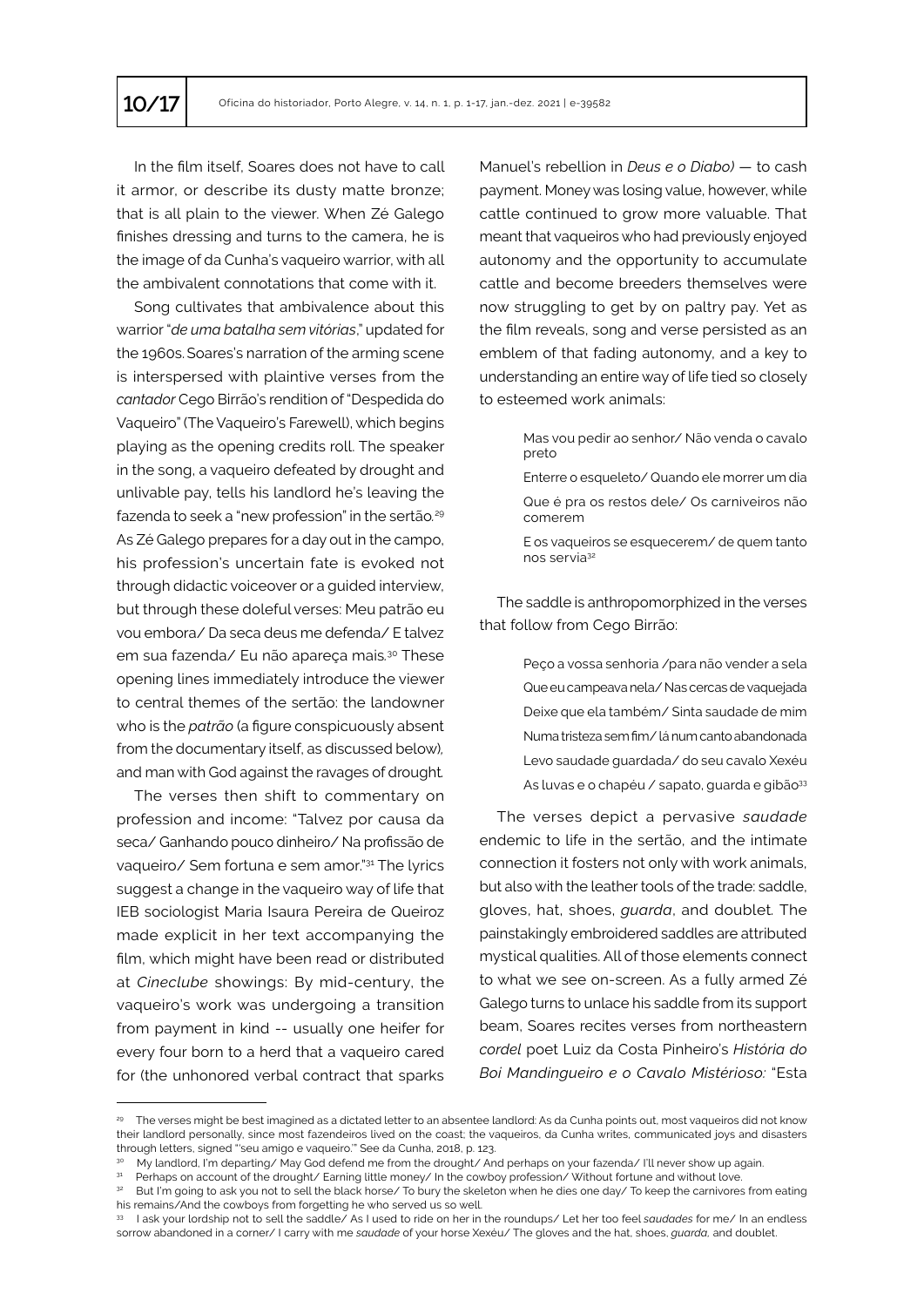sela eu herdei do finado meu avô/ que ele tinha herdado do velho seu trisavô."34 The popular verses could be interpreted as Galego's, blurring the line between individual and collective, past and present. Da Cunha had written, "É dificil traçar no fenômeno a linha divisória entre as tendências pessoais e as tendências coletivas: a vida resumida do homem é um capítulo instantâneo da vida de sua sociedade" (DA CUNHA, 2018, p. 145).35 With the interspersing of popular verse, audiovisual citations of *Os Sertões,* and a focus on a small group of vaqueiros, Soares renews but revises that affirmation, providing depth and subjectivity that was lacking in da Cunha's depiction. Soares invites the audience to identify with a single hero, Zé Galego, and his colleagues. He meanwhile continuously conjures Galego's ties to his forebears and his larger society, and his uncertain future. What we see on the screen is a blurring of legend and contemporary reality: the vaqueiro of popular verse, the vaqueiro hero of *Os Sertões*, and the vaqueiro whose profession is increasingly precarious, with the transition to a cash economy and the accelerating concentration of private capital in the sertão:

> Portanto meu patrão/ faz os pedidos que eu fiz que eu sairei feliz /da sua propriedade Vô vagar de mundo afora/ e vou morar lá no sertão viver doutra profissão […]36

As Soares recites further fragments of verses from *História do boi mandingueiro* — exalting saddles and horses blessed with mythic powers of speed and agility ("com esta sela o cavalo corre mais do que o vento/ tem tanta velocidade que ultrapassa o pensamento" $37$ ) — a full shot gives audiovisual expression to da Cunha's description

of the horse and its armor, which immediately follows da Cunha's arming scene in *Os Sertões*. "A sela de montaria," da Cunha writes, "feita por ele mesmo, imita o lombilho rio-grandense, mas é mais curta e cavada, sem os apetrechos luxuosos daquele. São acessórios uma manta de pele de bode, um couro resistente, cobrindo as ancas do animal, peitorais que lhe resguardam o peito, e as joelheiras apresilhadas às juntas" (DA CUNHA, 2018, p. 119).38 The shot of Galego's equipped horse brings that image to the screen.

A quarter of the way into the film we are introduced to Zé Galego. A low-angle shot reinforces his larger-than-life stature as he recites his name, the fazenda he works at (Jaramataia), his salary ("quinze mil por semana, e o leite"), and his work hours (*"*o campo é de 6 às 6"), before opening the gate and riding off.39 In Soares's other films, we hear grim details about such a work arrangement: cattle of the sertão provide little milk because of the insufficient pasture; cash payments are less and less sufficient; farmhands and cowherds live in a situation akin to serfdom. Yet here there is no hint of pathos. Galego exudes confidence. He represents centuries of vaqueiros -- the legendary figures of Soares's native rural northeast.

Like da Cunha's portrait of the vaqueiro and the cordel verses that complement it, a good part of the film goes on to showcase scenes of bravura. The men and their horses demonstrate the same acrobatic skill, strength, and solidarity set forth in *Os Sertões* and in northeastern epic poetry, revealing why, as Soares wrote, "Para o público, o vaqueiro vive em clima de permanente mito" (SOARES, 1969/70).40 Galego chases, tackles and ropes runaway oxen. The task is often too much for one man, but as da Cunha writes, the vaqueiro exhibits an unfaltering solidarity that urban audiences

This saddle I inherited from my departed grandfather/ he had inherited it from his old great-great-grandfather.

<sup>35 &</sup>quot;It is difficult in this case to draw the dividing line between personal and collective tendencies. The life of this man is the summary of the life of his society." See da Cunha, 2010, p. 125.

And so my landlord carry out these requests I've made/ And I'll leave your property a happy man/ I'm going to roam the outside world and live out on the sertão/ live off some other profession..."

With this saddle the horse runs faster than the wind/ he has so much speed that he surpasses thought.

<sup>38 &</sup>quot;The saddle, which he has made himself, is a replica of that used in the Rio Grande region but is shorter and more concave and lacking the luxurious trappings of the other. Its accessories include a weatherproof goatskin blanket that covers the haunches of his animal, a breast covering, and kneepads." See da Cunha, 2010, p. 100.

<sup>39</sup> Fifteen thousand a week, plus milk; The campo is from 6 am to 6 pm.

<sup>40</sup> For the public, the vaqueiro exists in a permanent aura of myth*.*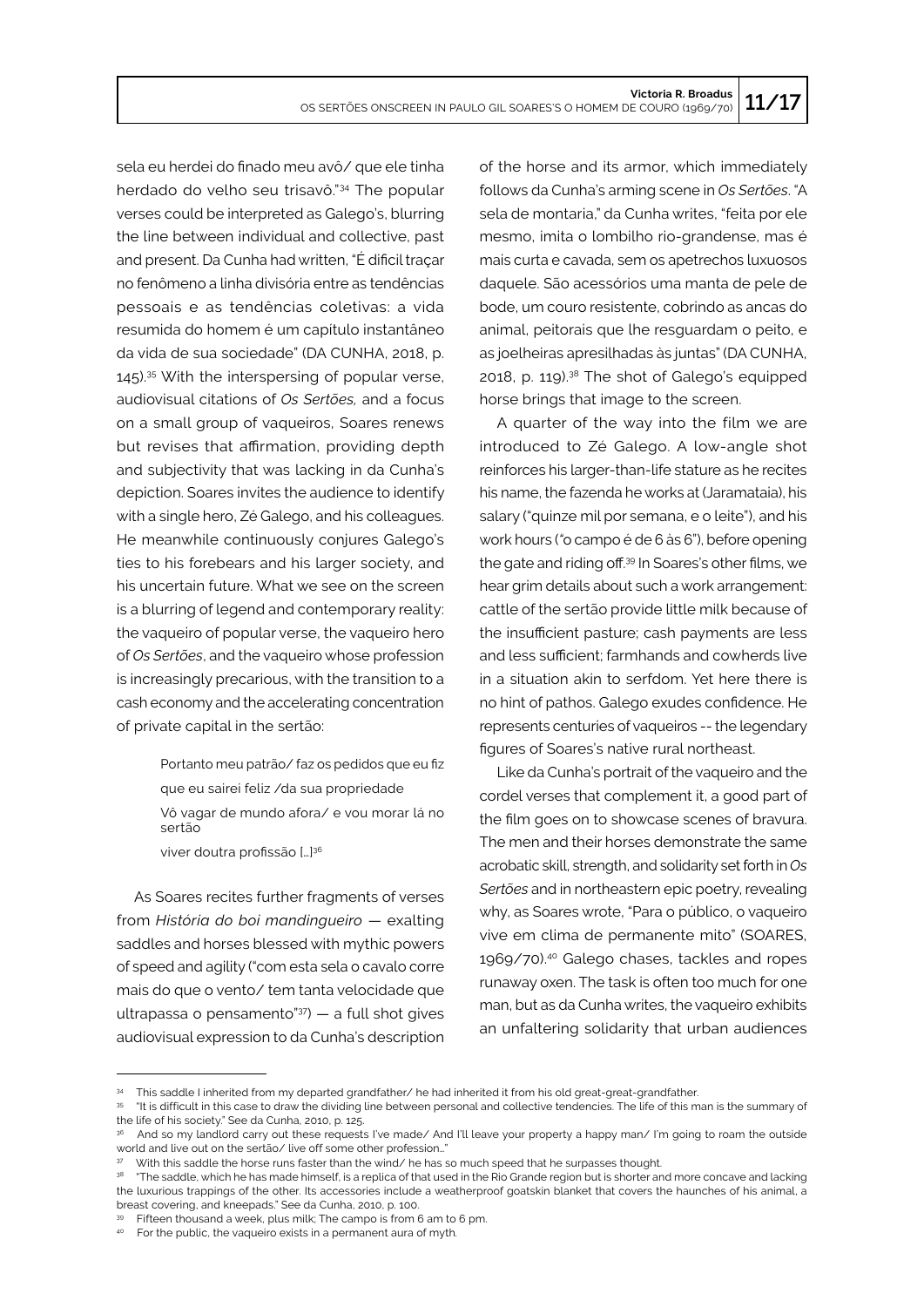would presumably do well to appreciate: "Solidários todos, auxiliam-se incondicionalmente em todas as conjunturas."41 If a steer gives too much fight to a single vaqueiro, that vaqueiro solicits the help of his closest *companheiros,* "e lá seguem todos [...] *rápidos, ruidosos, amigos* — campeando" (DA CUNHA, 2018, p. 122).<sup>42</sup>

That is precisely what we see onscreen. As the vaqueiros round the cattle out to the campo, Soares recites verses about *pegando boi* (catching runaway steers) from *Historia do Boi Mandingueiro*. In keeping with tradition, the verses emphasize the power of the animals the vaqueiros dominate, another element that reinforces the vaqueiros' mythical stature. Together with an *aboio* by Aboio de Cariri exalting family skill in *pegando boi,* these verses form the backdrop for a collage of scenes of the vaqueiros — first one, then two, then three together — chasing, tackling and roping runaway cattle.43 We then see four vaqueiros riding side by side through an open range in an image of autonomy and solidarity, with one another and with their animals. Over the galloping rhythm of the *Banda de Pífanos de Cariri*, Soares recites further popular verses glorifying that exhilarating life:

> O rei mandou me chama pra casá com sua fia O dote que ele me dava Or*ó*pa França e Bahia Ouro em pó e pedra fina como ninguém possuía Roupa de couro bordada com todo ouro que havia Camisa de seda cetim com botão de prataria Eu então lhe respondi

que era pouco eu não queria Sou moço sou vaidoso sou filho de boa família Piso no chão devagar que as folhas não chia Ando na flor da água *e a água não se arrepia* Minha mãe se lastimava e meu pai se maldizia Do campo não saio por dote história de fantasia O rei mandou me chama pra casá com sua filha O dote que ele me dava eu disse que não queria.<sup>44</sup>

That grandiose sequence is a far cry from the sad scenes in *Memória do Cangaço, Jaramataia, A Morte do Boi* and *A Mão do Homem*. A brief sequence of interviews that follows hints at the themes touched upon in those films, however. The first opens with a close-up of a timeworn face, the oldest vaqueiro interviewed, who tells his story. After eighteen years, he has abandoned the profession: "Agora não estou mais trabalhando porque não posso*,*" he says. "Apanhei muito de pontada de boi, coice de gado, peitada de cavalo. Teve muitas e muitas vezes de vim do mato e mandarem me buscar no carro, sem fala, num mato de pancada. Agora eu deixei porque o que eu ganhava não dava pra eu viver."45 He gave up, in other words, not because of his injuries, but because of the pay. He offers a salary history: "Comecei ganhando 500 mil reis por semana, fiquei ganhando 700, depois, um conto, passou pra dois, e sai daqui ganhando 10 conto*.*" <sup>46</sup> That was not enough to survive on anymore, he says,

<sup>41</sup> "Cowboys are connected by a common bond of solidarity and they help each other unconditionally whenever a need arises." See da Cunha, 2010, p. 105.

<sup>42</sup> "Tens of his companions will thunder after him, yelling and crashing through the brush, beating the thickets." See da Cunha, 2010, p. 105. 43 In *Os Sertões,* da Cunha writes that this skill is best displayed at the annual *vaquejada,* or roundup, and perhaps upon the filmmakers' request, before the crew left Jaramataia, the owner of the fazenda organized a *vaquejada* out of season, scenes from which became another of Soares's films from the trip, *Vaquejada.*

<sup>44</sup> The king sent for me to wed his daughter/ the dowry he offered: 'Yerrup,' France, Bahia/ Gold dust and fine stones as no one possessed/ leather clothes stitched with all the gold there was/ Silk satin shirt with a silver button/ And I told him it was too little and I didn't want it/ I'm a young man I'm proud, son of a good family/ I step softly on the ground so the leaves don't rustle/ I walk on water lilies and the water doesn't bristle/ My mother lamented and my father cursed himself/ I won't leave the campo for a dowry, fantasy tale/ The king sent for me to wed his daughter/ The dowry he offered, I said I didn't want it.

<sup>45</sup> Now I'm not working anymore because I can't. I took a lot of blows from the jabs of oxen, kicks from the cattle, blows on the chest from horses. There were many, many times I came from the brush and they had to get me in a car, I couldn't talk, down in the brush from a blow. Now I've stopped working because what I earned wasn't enough to live on.

<sup>46</sup> I began earning 500 *mil reis* per week, went to 700, then, 1000, then 2000, and left making 10,000 *mil reis.*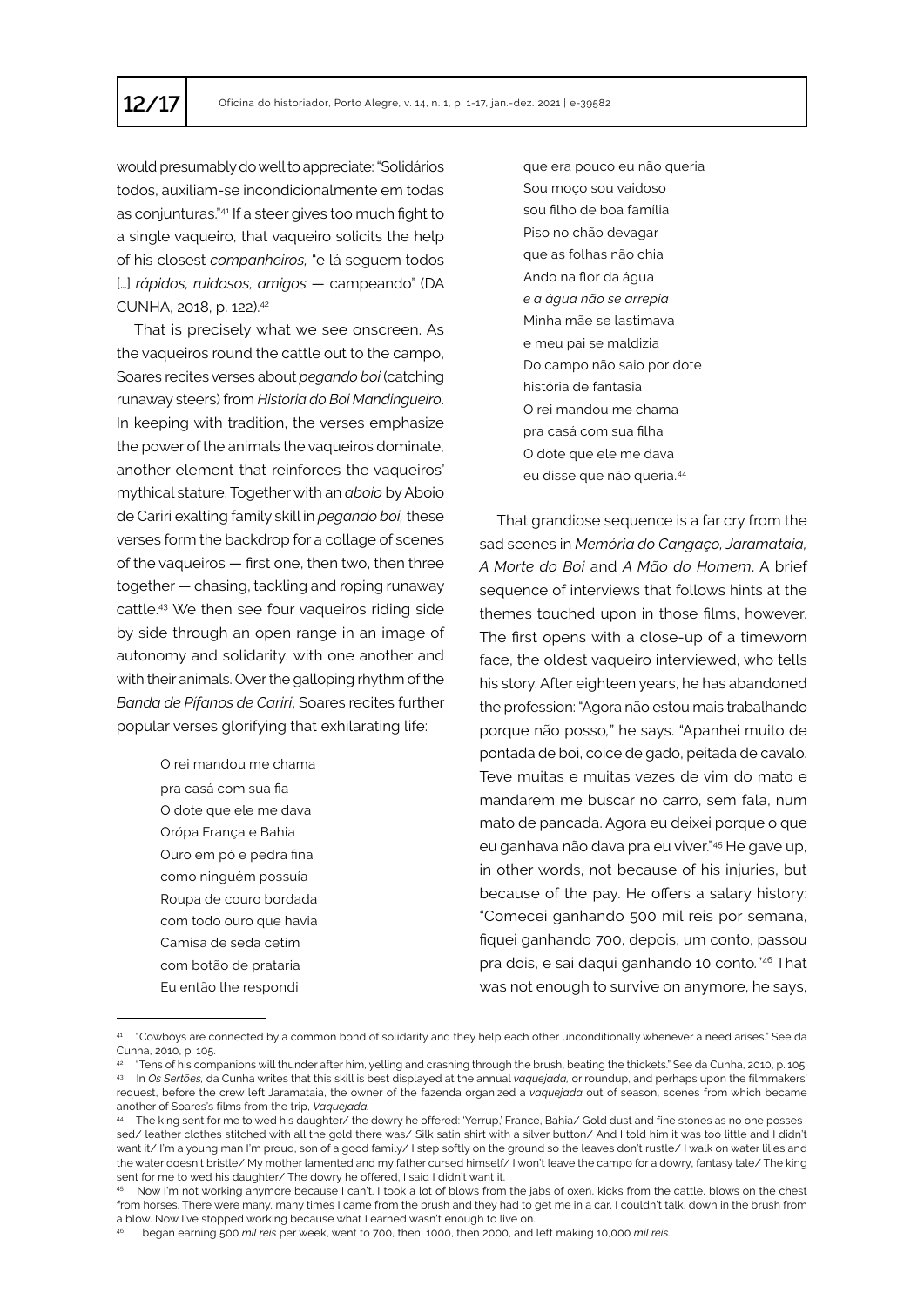revealing how the transition to a cash economy and inflationary pressures affected the distant and marginalized lives of the sertão.

That vaqueiro's story represents an undercurrent of the documentary that the opening and closing songs reinforce. Yet the heroic tone prevails. Interspersed with their battered colleague, Galego and several other younger vaqueiros evince pride as they tell their stories, presenting and translating their universe for urban viewers. As captured in popular verse, that universe revolves around the "most talked-about" vaqueiro, the most reliable horses, the toughest steers and the cows closest to their hearts. The vaqueiros take turns explaining how they and their work animals achieve glory: Why is the most fabled vaqueiro renowned? Because "dentro da caatinga amarrava e tudo."47 Zé Galego's favorite horse is good because it is a "cavalo de mourão, né, aquele cavalo de confiança."48 Galego appears with his dog on his saddle, praising the dog's work as better than four or five "vaqueiro ruim": "eu e ele deu, somente," he says.<sup>49</sup>

Notably absent from the film, meanwhile, is the landlord: no one is overseeing these vaqueiros' work. This too evokes da Cunha's depiction of the sertanejo hero: "O verdadeiro dono, ausente, conhece-lhes a fidelidade sem par. Não os fiscaliza" (DA CUNHA, 2018, p. 122).<sup>50</sup> While the owner of Jaramataia appears in the eponymous film and in *Erva Bruxa*, in interviews that counterpose exploiter and exploited (CURY, 2015, p. 109), here he is never even mentioned. His absence reinforces the legend of the unquestioning honesty and independence of the vaqueiro, who faithfully carries out his charge day after day, generation after generation, as da Cunha wrote: "cumpre estritamente, sem juizes

e sem testemunhas, o estranho contrato, que ninguem escreveu ou sugeriu."51 Such honesty must strike his urban readers as fantastical, da Cunha observes, but is a "fato vulgar, entretanto, nos sertões" (DA CUNHA, 2018, pp. 122-123).<sup>52</sup>

Soares, however, offers subjectivity where da Cunha offered sweeping generalizations. The director explores that subjectivity especially in the film's final five minutes, when we meet Zé Galego's family and witness the *aboios* of the Jaramataia vaqueiros. The viewer is first taken inside Galego's rustic, sparsely appointed home, where the vaqueiro's wife and her sister are hunched over their sewing as Galego's voiceover states, "Lutando a casa é luta dura*."*53 Galego describes his wife's life as one of sewing and embroidering. Then the wife, who remains nameless, offers her take on their life: "Gosto muito dessa vida de vaqueiros, acho muito bonito, mas fico preocupada… mas portanto quando ele chega, eu fico feliz, porque vês que não aconteceu nada*.*" <sup>54</sup> The film portrays home life built around work, solidarity, and companionship, rather than modern conceptions of love, as Galego's wife makes clear. She reveals her choice for marriage was grounded in the kind of work she valued and found grace in, reinforcing that the hardest workers of the country — those whose lives were entirely defined by work — were those that continued to go unrecognized and unprotected by official channels: "Eu não casei com lavrador porque não gosto de trabalhar na roça - não gosto de aproveitar a colheita. Casei, sim, com vaqueiro, porque gosto muito de leite e acho muito bonito ver quando o gado sai do curral e quando entra na tardezinha."<sup>55</sup>

Perhaps more importantly, Galego's wife's statement about the noble life of a vaqueiro reveals the extent to which the vaqueiro myth permeates even his own household, as Soares

<sup>47</sup> In the middle of the caatinga, he'd rope and everything.

<sup>48</sup> Horse of the *mourão* (a northeastern breed), that really dependable kind.

<sup>49</sup> Just the two of us are enough, alone.

<sup>50</sup> "The absent owner understands their unequaled loyalty and does not oversee them." See da Cunha, 2010, p. 103.

<sup>51</sup> "He adheres to this strange unwritten contract, which no one has documented or enforced, without judges or witnesses." See da Cunha, 2010, p. 104.

<sup>52</sup> "This seems fantastic, but it is a well-known custom in the backlands." See da Cunha, 2010, p. 104.

<sup>53</sup> Making (literally, "struggling for") the home is a tough battle.

<sup>54</sup> I really like the *vaqueiro* life, I think it's very noble, but I get worried…but then when he arrives I'm happy, because you see nothing happened.

<sup>55</sup> I didn't marry a farm hand because I don't like working in agriculture – I don't like harvesting crops. I married, yes, a vaqueiro, because I really like milk and I think it's beautiful to see when the cattle leave the corral and when they come back in the late afternoon.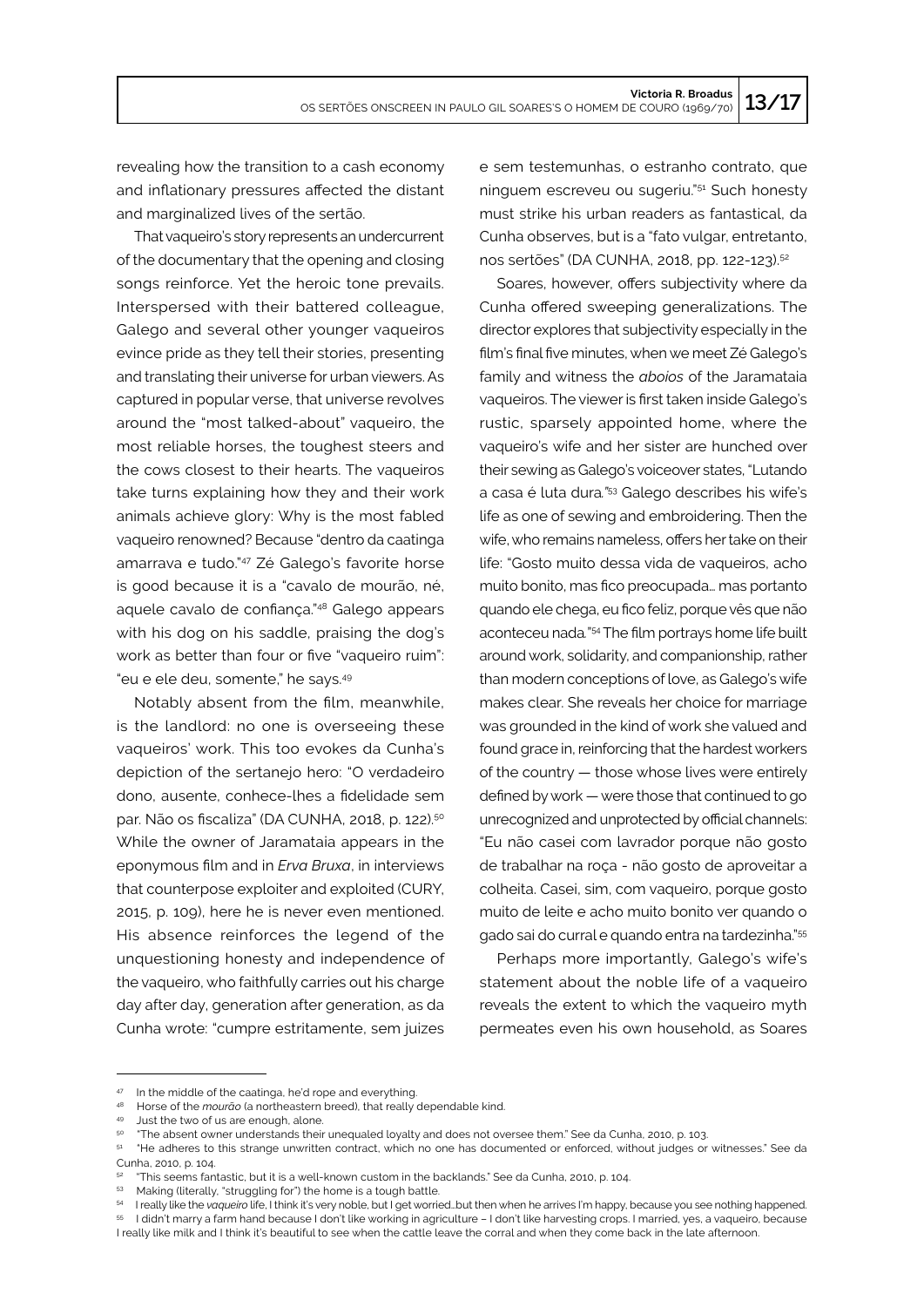observed in his text accompanying the film (1969/70). This is also captured through shots of Galego's young sons, who rope calves in the yard as their father comments that when they are old enough, they will join him. Much like in Nelson Pereira dos Santos's film adaptation of *Vidas Secas*, and in Humberto Mauro's *Aboios e cantigas,* the presence of children who idolize their father and his work further establishes the vaqueiro's heroic stature not only in northeastern lore but within his home (GOMES, n/d, p. 254).

This exploration of subjectivity continues as the Jaramataia vaqueiros are featured by turns calling and calming their cattle with their *aboios,*  displaying again the deep personal connection between the men, their song, and the animals they work with. The work songs reveal these backland vaqueiros' connection to a centuries-old transatlantic web of practices surrounding cattle. Their calls evoke those of their fellow folk heroes across the Americas, with the melismatic slides over sustained vowels from high to low registers, nasal vocal timbre, and occasional repetitive lyrics that speak directly to the cattle, to comfort and persuade them, or comment on the way of life that revolves around them. Yet the *aboios* that tie these vaqueiros to that vast cultural web are meanwhile highly personal, soothing the workers and the cattle at once (MEDINA & MEDINA, 2017). In the context of 1960s Brazilian documentary, these *aboios* serve to underscore the subjectivity of the vaqueiros seen onscreen.

The cattle rustle in response to the *aboios* as another day at Jaramataia comes to a close. The final shots show Zé Galego leading the cattle back to the corral, fading away down the same dirt trail he rides in on early in the film. These shots seem to highlight the irrepressible force of these sertanejo heroes and ultimately their uncertain future under Brazil's authoritarian regime. An aboio narrating how the death of a stoic vaqueiro brings a vast fazenda to a halt provides fitting accompaniment

to that final scene. In "Morte do Vaqueiro" (Death of the Vaqueiro), after the vaqueiro's death the cattle grow depressed and the land is sold off, suggesting both the centrality of the vaqueiro to life in the sertão, and also perhaps the fate of this old-time profession:

> Vou vender minha fazenda que o vaqueiro enfaleceu da morte dele pra cá todo gado entristeceu até mesmo a bezerrama com o desgosto morreu […] Ele antes de morrer pediu pra nao haver choro Despediu-se da fazenda e do cavalo p*é-*de-ouro Abraçou-se com Carmelita beijando o gib*ã*o de couro Ele antes de morrer se despediu do patrão Dizendo pra Carmelita De-me um aperto de mão Deixa a vida do vaqueiro Com uma dor no coração Amortalharam o vaqueiro com o terno de azulão Levando pro cemitério de guarda-peito e gibão Todo gado acompanharam Chorando atrás do caixão.<sup>56</sup>

# **Conclusion: Achievements and Legacies of "O Homem de Couro" and the Farkas Caravan**

Paulo Gil Soares achieved three things with this documentary. First, the director who considered himself "fruit of rural Bahian customs" captured onscreen the popular heroes of his native northeast. Proud men on horseback and verses

<sup>&</sup>lt;sup>56</sup> I'm going to sell my fazenda since the vaqueiro died/ Ever since his death all the cattle have grown sullen/ Even the heifers died of grief/ […] Before he died he asked that we not cry/ He bid farewell to the fazenda and the golden-hooved horse/ He embraced Carmelita kissing the leather doublet/ Before he died he bid farewell to the landlord/Saying to Carmelita give me a handshake/ He leaves the vaqueiro's life with grief in the heart/ They shrouded the vaqueiro in a bright blue suit/ Taking him to the cemetery in chest-guard and doublet*/* All the cattle went along crying behind the casket.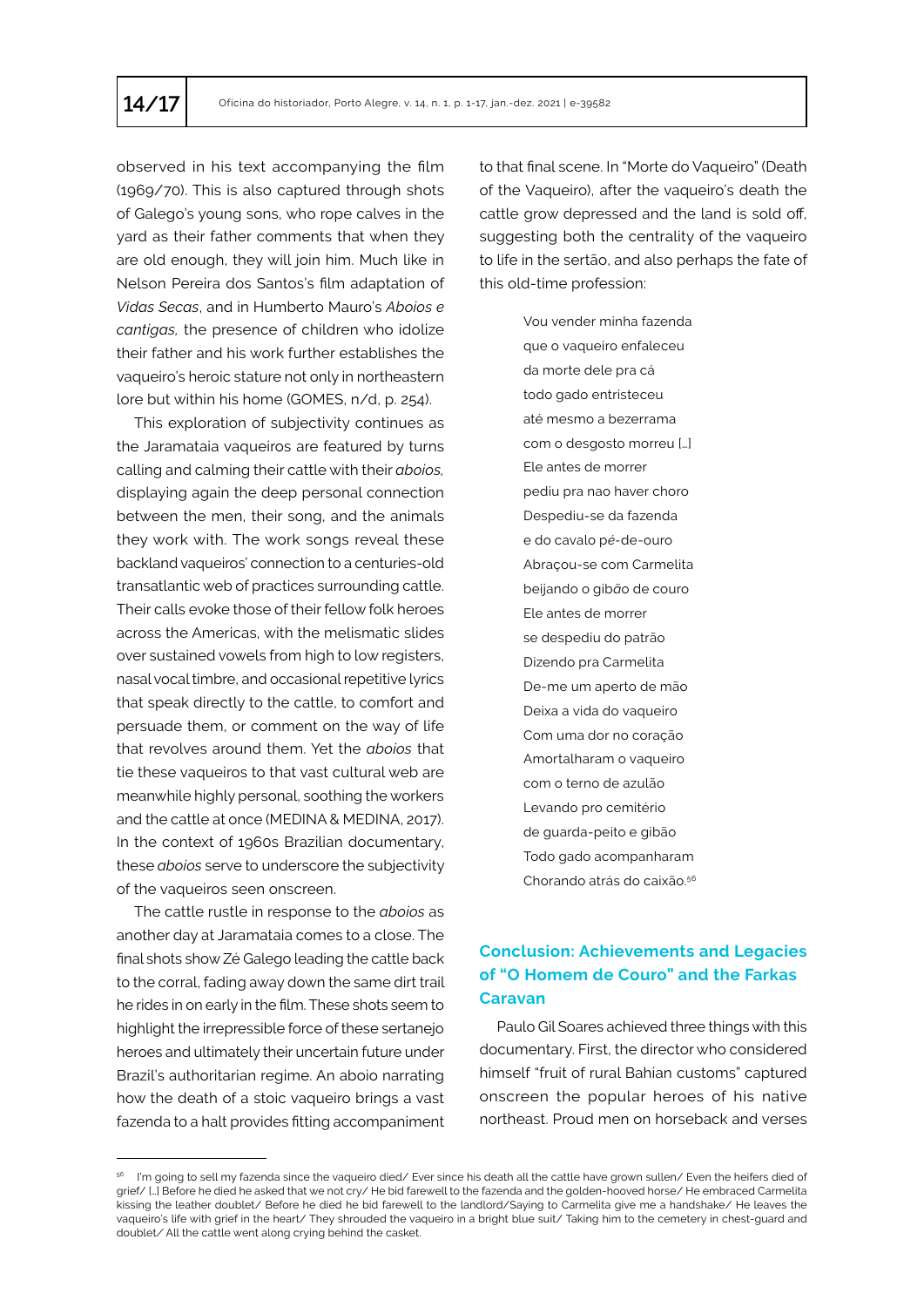about their prowess drive the film, with sweeping landscapes and a vast blue sky ("o longo horizonte sem saída que cerca nos tabuleiros nordestinos"<sup>57</sup> [SOARES, 1969/70]) completing the exhilarating atmosphere. Second, Soares connected the vaqueiros onscreen to the foundational national struggle of the sertanejo heroes in da Cunha's *Os Sertões*. Just as da Cunha dedicated pages of his denunciation of the Canudos massacre to the vaqueiros' heroism, Soares dedicated this film to celebrating that way of life within his equally denunciatory project, with clear audiovisual citations of *Os Sertões*. Third, Soares updated da Cunha's work in several important ways. In the interstices of this heroic depiction he captured the specific plight of the 1960s, most specifically the shift to poorly remunerated wage labor in the sertão*.* Also, as he had done in *Memória do Cangaço,* Soares gave the lie to da Cunha's biological and geographical determinism. By focusing on the life of an individual vaqueiro hero and his close associates, Soares provided subjectivity that was lacking in *Os Sertões.* 

The film was screened at Cineclubes accompanied by debates with professors such as Maria Isaura Pereira de Queiroz and Otávio Ianni. Along with other shorts from the second phase of the Caravan, known collectively as *A Condição Brasileira*, it was also shown at international venues such as the Grenoble Film Festival of 1973. But in the context of the military dictatorship, with cuts to school funding and the specific demands of TV producers, *O Homem de Couro* and the other films from the series reached a very limited audience.

The films were nonetheless foundational. Thomaz Farkas's private sponsorship of this unprecedented experiment with cin*é*ma-v*é*rité in Brazil's rural northeast served as a launching pad for the exploration and development of a Brazilian school of documentary film, one that carried on the "mixed genre" tradition that Antônio Cândido had identified as the most characteristic feature of Brazilian thought. Soares took the opportunity

to capture traditions and struggles close to his heart, and to denounce the unequal foundations of Brazil that were at their most glaring in the northeastern backlands. The experience no doubt influenced his founding of *Globo Repórter* in the early 1970s. With that program, Soares achieved the goal of bringing such documentary journalism to a wider audience. In 1977, he took advantage of the platform to screen the film *Antônio Conselheiro e a Guerra de Canudos.* Critic Paulo Maia called the screening an "important landmark for Brazilian television," for being a "superproduction of a national program… about a part of our history that is officially somewhat marginalized"<sup>58</sup> — and because of the fight it took to get it past the censors (MAIA, 1977). Paulo Gil Soares proved himself still committed to exploring the legacies and lessons of Canudos for those within his reach.

#### **REFERENCES**

A MÃO do Homem. Directed by Paulo Gil Soares. São Paulo: Thomaz Farkas Productions, 1969/70. (19 min.) Available at <https://vimeo.com/246487862>. Accessed on: Feb. 10<sup>th</sup>, 2021.

A MORTE do Boi. Directed by Paulo Gil Soares. São Paulo: Thomaz Farkas Productions, 1970.

(10 min.) Available at [https://www.thomazfarkas.com/](https://www.thomazfarkas.com/filmes/a-morte-do-boi/) [filmes/a-morte-do-boi/.](https://www.thomazfarkas.com/filmes/a-morte-do-boi/) Accessed on Feb.10th, 2021.

ALENCAR, Miriam. "As proezas de Paulo Gil." *Jornal do Brasil,* Rio de Janeiro, Caderno B, p. 8, 1968.

\_\_\_\_\_\_\_\_. Cinema Novo-última safra (II) - Memórias de um Baiano. *Jornal do Brasil, Caderno B*, p. 2, 1966.

AYMORE, Artur. O Cangaço segundo Paulo Gil. *Jornal do Brasil, Caderno B*, 1965.

BASTIDE, Roger. *Brasil, terra de contrastes.* São Paulo: Difel, 1959.

BERNADET, Jean-Claude. *Cineastas e imagens do povo*. São Paulo: Brasiliense, 1985.

CAPOVILLA, Maurice. Depoimento. *Depoimento para CPDoc-Fundação Getúlio Vargas,* 2013. Available at [https://cpdoc.fgv.br/sites/default/files/memoria](https://cpdoc.fgv.br/sites/default/files/memoria-documentario/maurice_capovilla/TranscricaoMauriceCapovilla_Entrevista2.pdf)- [-documentario/maurice\\_capovilla/TranscricaoMau](https://cpdoc.fgv.br/sites/default/files/memoria-documentario/maurice_capovilla/TranscricaoMauriceCapovilla_Entrevista2.pdf)[riceCapovilla\\_Entrevista2.pdf](https://cpdoc.fgv.br/sites/default/files/memoria-documentario/maurice_capovilla/TranscricaoMauriceCapovilla_Entrevista2.pdf).

CÂNDIDO, Antônio. Literatura e Sociedade. 7<sup>th</sup> edition. São Paulo: Companhia Editora Nacional, 1985.

<sup>&</sup>lt;sup>57</sup> The long dead-end horizon that surrounds the northeastern tablelands.

<sup>58</sup> Original: "superprodução de um programa nacional... sobre um tema da nossa História um pouco marginalizado oficialmente."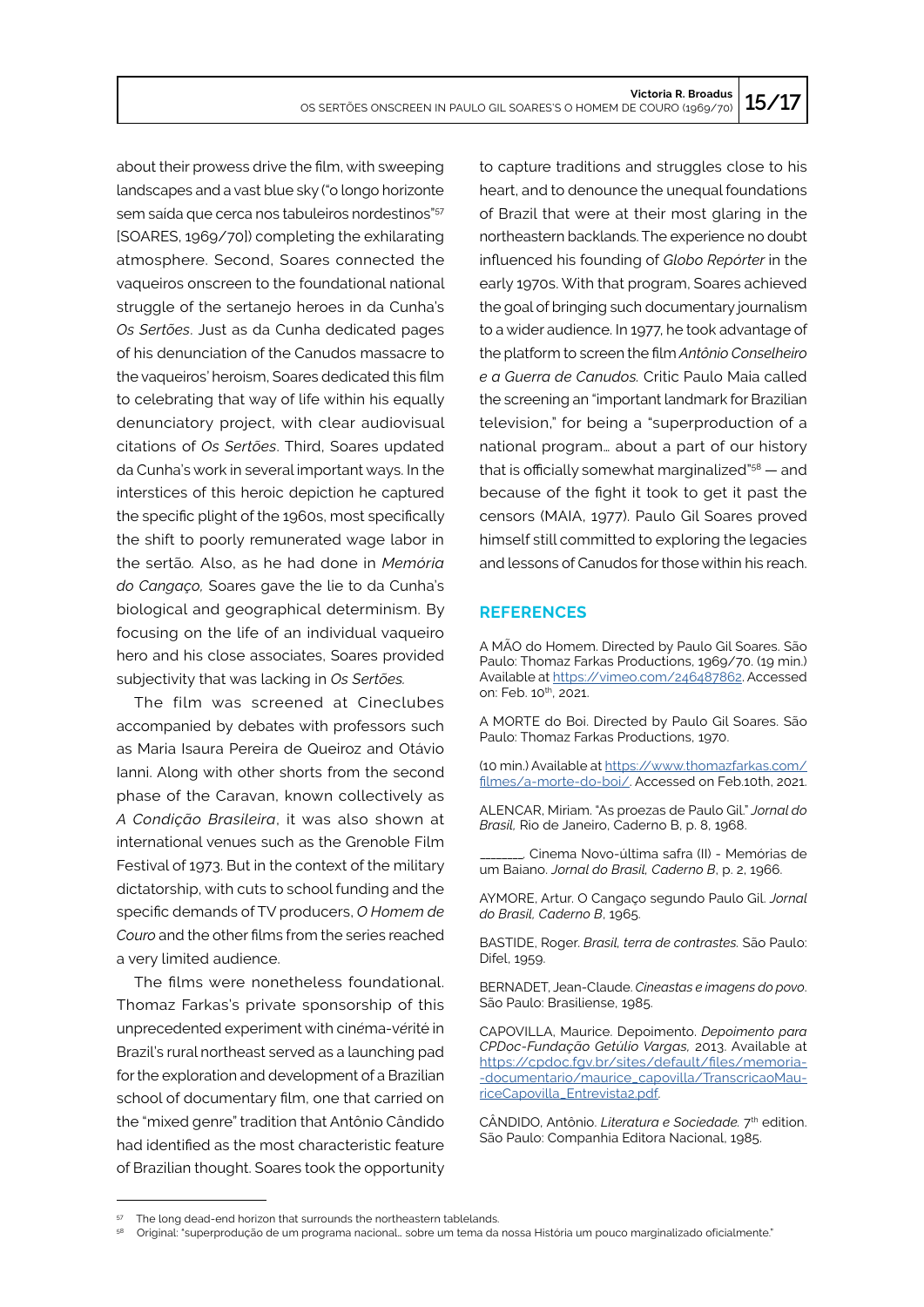CASCUDO, Luis da Camara. *Vaqueiros e cantadores.* São Paulo: Itatiaia - USP, 1984.

CCBB – Centro Cultural Banco do Brasil (Rio de Janeiro-RJ). *A Caravana Farkas: documentários 1964-1980*. Rio de Janeiro, 1997.

CUNHA, Euclides da. *Os Sertões (*Edição Crítica Comemorativa*).* São Paulo: Ubu, 2018.

\_\_\_\_\_\_\_\_. *Backlands:* the Canudos Campaign*.* Translation by Elizabeth Lowe. New York: Penguin Books, 2010.

CURY, Joyce. *O Documentário de Paulo Gil Soares na Caravana Farkas:* vozes, personagens, e cultura popular*.* Master's thesis in *Imagem e Som, História e Políticas do Audiovisual,* Universidade Federal de São Carlos, 2015.

ESCOREL, Eduardo. Depoimento. *Depoimento para CPDoc-Fundação Getúlio Vargas,* 2012. Available at [http://cpdoc.fgv.br/sites/default/files/Eduardo\\_Es](http://cpdoc.fgv.br/sites/default/files/Eduardo_Escorel_Final.pdf)[corel\\_Final.pdf.](http://cpdoc.fgv.br/sites/default/files/Eduardo_Escorel_Final.pdf)

FARKAS, Thomaz. Cinema documentário: um método de trabalho. *PhD diss.* USP, 1972.

\_\_\_\_\_\_\_\_. *Notas de Viagem.* São Paulo: Cosac Naify, 2006.

\_\_\_\_\_\_\_\_. *Depoimento para o documentário Thomaz Farkas, brasileiro* (Walter Lima Jr., 2003).

GOMES, Thalles. A imagem cantada: aboio e cantigas, de Humberto Mauro. *Boitatá: Revista de Literatura Oral e Popular da ANPOLL* 247-263, n/d.

JARAMATAIA. Directed by Paulo Gil Soares. São Paulo: Thomaz Farkas Productions, 1969/70 (20 min.) Available at: <https://vimeo.com/245432487>. Accessed on: Feb. 10th, 2021.

LUCAS, Meize. *Caravana Farkas:* itinerários do Documentário Brasileiro*.* São Paulo: Annablume, 2012.

MAIA, Paulo. Artista Jejuno Revisita Mito. *Jornal do Brasil, Caderno 2*, p. 2, Apr. 21st, 1977.

MEDINA, Maria de Fátima R. Medina and Maria Aparecida R. Aboio: Poesia e canto no compasso do gado. *Miscelânea* p. 51-72, 2017. [https://doi.org/10.5016/](https://doi.org/10.5016/msc.v21i0.12) [msc.v21i0.12](https://doi.org/10.5016/msc.v21i0.12).

MEMÓRIA do Cangaço. Directed by Paulo Gil Soares. São Paulo: Thomaz Farkas Productions, 1964. (29 min.) Available at <https://vimeo.com/230761660>. Accessed on Feb. 10th, 2021.

MORETTIN, Eduardo V. Dimensões históricas do documentário brasileiro no periodo silencioso. *Revista Brasileira de História,* São Paulo, v. 25, n. 49, p. 125- 152, jan.-jun. 2005. [https://doi.org/10.1590/S0102-](https://doi.org/10.1590/S0102-01882005000100007) [01882005000100007](https://doi.org/10.1590/S0102-01882005000100007).

NICHOLS, Bill. *Introduction to Documentary.* 3rd edition*.* Bloomington: Indiana University Press, 2017.

O HOMEM de Couro. Directed by Paulo Gil Soares. São Paulo: Thomaz Farkas Productions, 1969/70. (20 min.) Available at: [https://www.thomazfarkas.com/filmes/o](https://www.thomazfarkas.com/filmes/o-homem-do-couro/)- [-homem-do-couro/.](https://www.thomazfarkas.com/filmes/o-homem-do-couro/) Accessed on Feb. 10th, 2021.

PAULO Gil Soares, o pequeno principe da Bahia. Directed by Felipe Nepomuceno. Rio de Janeiro: Urca Filmes, 2019. YouTube (25 min.) Available at [https://](https://youtu.be/SLkozlE8w-Y) [youtu.be/SLkozlE8w-Y](https://youtu.be/SLkozlE8w-Y)). Accessed on Feb. 10<sup>th</sup>, 2021.

QUEIROZ, Maria Isaura Pereira de. 1969/1970. O Homem de Couro. *Canal Farkas.* Accessed October 4, 2020. [https://www.thomazfarkas.com/filmes/o-ho](https://www.thomazfarkas.com/filmes/o-homem-do-couro/)[mem-do-couro/.](https://www.thomazfarkas.com/filmes/o-homem-do-couro/)

QUEIROZ, Washington. Bahia e vaqueiros: um débito. *Revista FACED* 17: p. 71-84, 2010. [https://doi.or](https://doi.org/10.9771/2317-1219rf.v0i17.4872)[g/10.9771/2317-1219rf.v0i17.4872](https://doi.org/10.9771/2317-1219rf.v0i17.4872).

RAMOS, Clara Leonel. As múltiplas vozes da Caravana Farkas. *Master's thesis.* Escola de Comunicações e Artes, Universidade de São Paulo, São Paulo, 2007.

SARNO, Geraldo. *Cadernos do Sertão.* Salvador: Núcleo de Cinema e Audiovisual, 2006.

\_\_\_\_\_\_\_\_. Depoimento. *CPDoc-Fundação Getúlio Vargas.* Rio de Janeiro: CPDoc-Fundação

Getúlio Vargas, 2015. Available at [http://cpdoc.fgv.br/](http://cpdoc.fgv.br/sites/default/files/memoria-documentario/geraldo_sarno/TranscricaoFinalGeraldoSarno.pdf) [sites/default/files/memoria-documentario/geral](http://cpdoc.fgv.br/sites/default/files/memoria-documentario/geraldo_sarno/TranscricaoFinalGeraldoSarno.pdf)[do\\_sarno/TranscricaoFinalGeraldoSarno.pdf](http://cpdoc.fgv.br/sites/default/files/memoria-documentario/geraldo_sarno/TranscricaoFinalGeraldoSarno.pdf).

SILVA, Humberto Pereira da. *Glauber Rocha:* cinema, estética e revolução*.* Jundiaí: Paco Editorial, 2016. [ht](https://doi.org/10.15648/hc.28.2016.0)[tps://doi.org/10.15648/hc.28.2016.0](https://doi.org/10.15648/hc.28.2016.0).

SOARES, Paulo Gil. Jaramataia. Publicity material for *Thomaz Farkas Filmes Culturais*, *Canal Farkas,* 1970. Accessed October 4, 2020. [https://www.thomazfarkas.](https://www.thomazfarkas.com/filmes/jaramataia) [com/filmes/jaramataia](https://www.thomazfarkas.com/filmes/jaramataia).

\_\_\_\_\_\_\_\_. O Homem de Couro. Publicity material for *Thomaz Farkas Filmes Culturais*, *Canal Farkas,* 1969/70. Accessed on: Oct. 4<sup>th</sup>, 2020. [https://www.thomazfarkas.](https://www.thomazfarkas.com/filmes/o-homem-do-couro/) [com/filmes/o-homem-do-couro/](https://www.thomazfarkas.com/filmes/o-homem-do-couro/).

\_\_\_\_\_\_\_\_. *Vida, paixão e mortes de Corisco, o Diabo Louro.* Porto Alegre: L&PM, 1984.

SOBRINHO, Gilberto. A Caravana Farkas e o moderno documentário brasileiro. In: *Estudos de Cinema Socine*, edited by Gustavo Souza, Leandro Mendonça, Tunico Amancio, and Esther Hamburger, p. 155-162. São Paulo: Annablume, 2008.

STAVANS, Ilan. Introduction. In: Cunha, Euclides da. *Os Sertões.* Translation by Elizabeth Lowe. New York: Penguin Books, 2010.

THOMAZ Farkas, Brasileiro. Directed by Walter Lima Jr. Rio de Janeiro: Urca Filmes, 2004. (16 min.) Available at [https://www.urcafilmes.com.br/doc-thomaz-farkas](https://www.urcafilmes.com.br/doc-thomaz-farkas-brasileiro)- [-brasileiro](https://www.urcafilmes.com.br/doc-thomaz-farkas-brasileiro). Accessed on: Feb. 10<sup>th</sup>, 2021.

XAVIER, Ismail. *Alegorias do subdesenvolvimento:* cinema novo, tropicalismo, cinema marginal*.* 2 ed. São Paulo: Cosac Naif, 2013.

\_\_\_\_\_\_\_\_. *O cinema brasileiro moderno.* São Paulo: Paz e Terra, 2001.